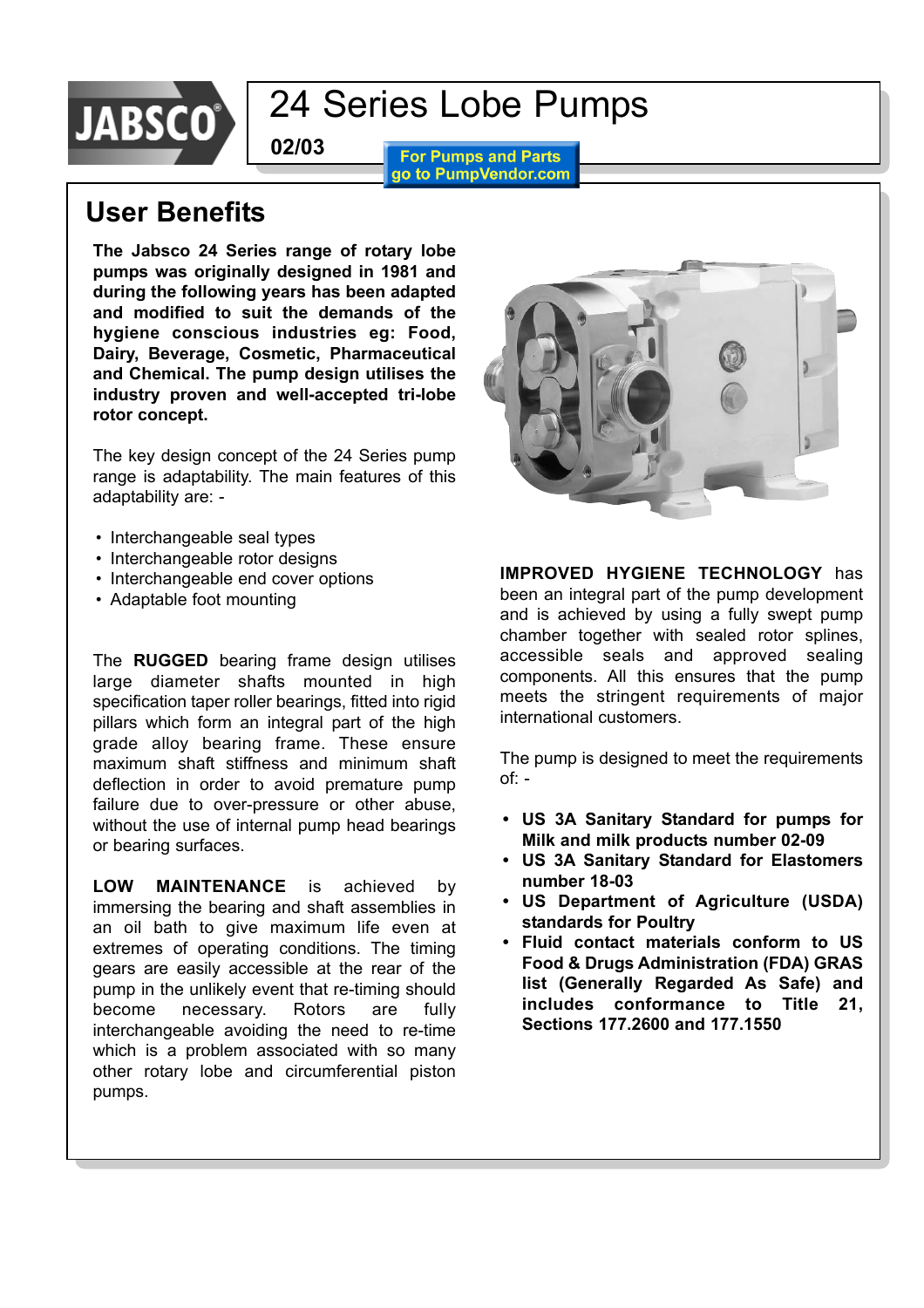

|                       | <b>USA</b>             | UK                         | <b>GERMANY</b>                   |
|-----------------------|------------------------|----------------------------|----------------------------------|
| Jabsco                | Jabsco                 | Jabsco                     | Jabsco GmbH                      |
|                       | 20 Icon                | <b>Bingley Road</b>        | Oststrasse 28                    |
|                       | Foothill Ranch         | Hoddesdon                  | 22844 Norderstedt                |
|                       | CA 92610               | Hertfordshire, EN11 0BU    |                                  |
| <b>ITT Industries</b> |                        |                            |                                  |
|                       | Tel: +1 949 859 4945   | Tel : +44 (0) 1992 450 145 | $\textsf{Tel} : +49(0)405353730$ |
|                       | Fax: $+1$ 949 859 1153 | Fax: +44 (0) 1992 467 132  | Fax: +49 (0) 40 53 53 73 11      |
|                       |                        |                            |                                  |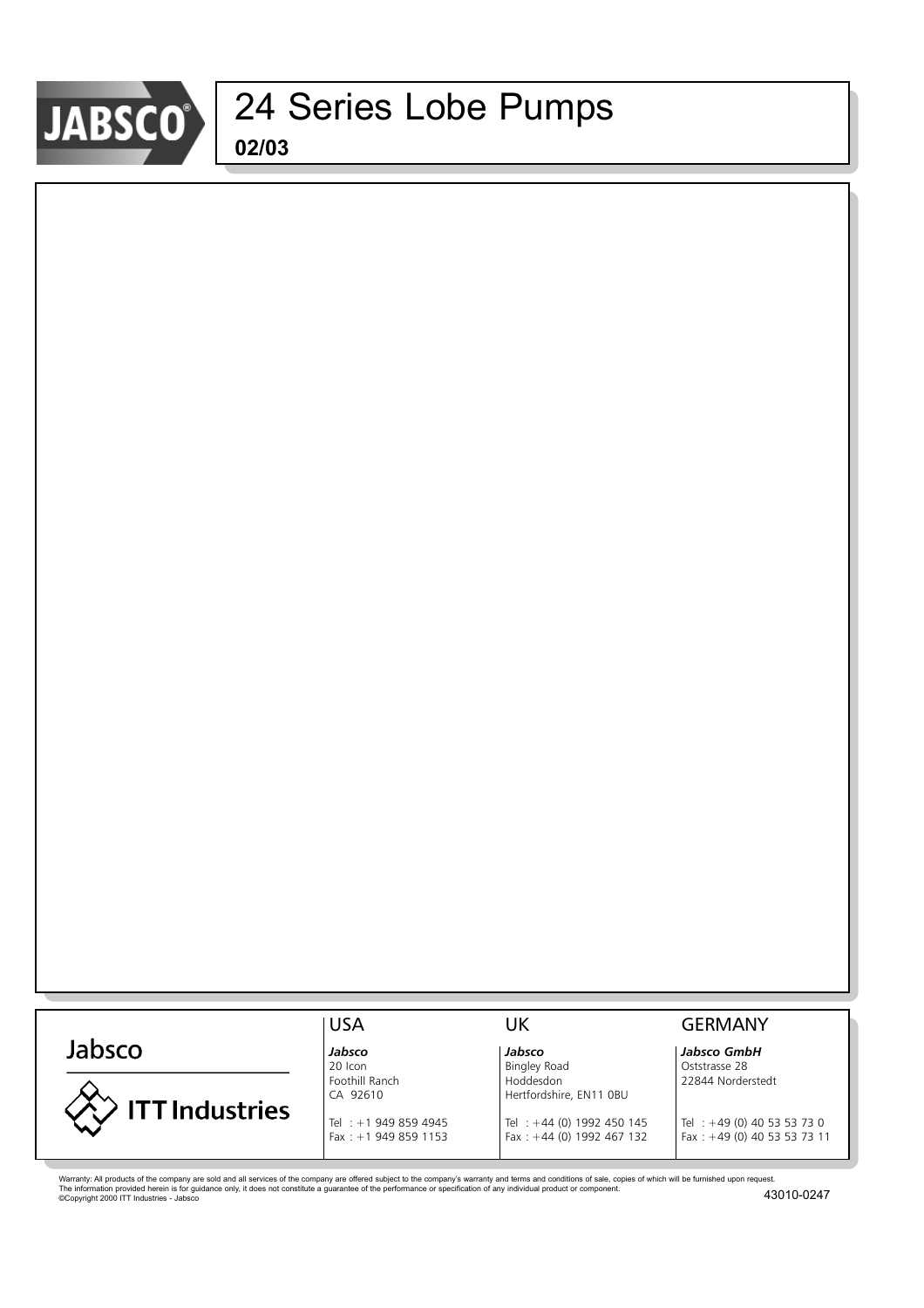

**02/03**

### **Basic Principles of Design and Operation**



Jabsco 24 Series positive displacement rotary Lobe Pumps are designed to pump delicate, viscous and particle-laden fluids as well as thin liquids which require an all stainless steel pump. The design of Jabsco Lobe Pumps is influenced by some fundamental engineering principles and it is useful to understand these first to ensure their most effective selection and operation.

All 24 Series Lobe Pumps use the same principle of operation. Two rotors turn in opposite directions; fluid enters the pump from the inlet port and fills the space between the rotors. This fluid is carried around the outside of the rotors and is forced out of the discharge port as the rotor lobes mesh together - see Fig 1. The displaced flow rate of the pump is therefore directly proportional to the diameter of the rotors and the speed at which the pump rotates.

### Overhung Rotors

In Jabsco Lobe Pumps, each rotor is supported on its own shaft and there are no bearings inside the pump chamber, so all forces from the fluid pressure are transmitted through the shafts to external bearings. The rotors are therefore overhung, as the shafts are cantilevered and are designed to resist the fluid pressure without excessive bending.

The bearings are permanently lubricated and are sealed from the pump head ensuring that:

- No lubricant contaminates the pumped fluid.
- No bearing material is worn away.
- No pumped fluid (which may be corrosive or abrasive) can enter the bearings.
- No pumped fluid is trapped behind bearings from where it cannot be cleaned out.

### Rotor Lengths

Being a positive displacement pump, flow is related not only to the rotor diameter but also the rotor length. A rotor length increased by 50% will displace 50% more flow. The longer rotor also has a larger surface area on which the fluid pressure acts trying to force the rotor to one side (see Fig 2). Therefore longer rotors put more load on the pump shafts and bearings at any particular pressure, so the maximum working pressure of a pump using a long rotor is lower than that of a short rotor, limited by the clearances provided and ultimately by the shaft strength.



### Rotor Clearances

When the pump is running within its operating limits, the rotors never touch each other and never touch the case in which they rotate.

These clearances are typically only 0.05 to 0.50mm (0.002 to 0.020 inches). This absence of contact ensures that no material contaminates the pumped fluid and also makes Jabsco Lobe Pumps ideal for abrasive fluids.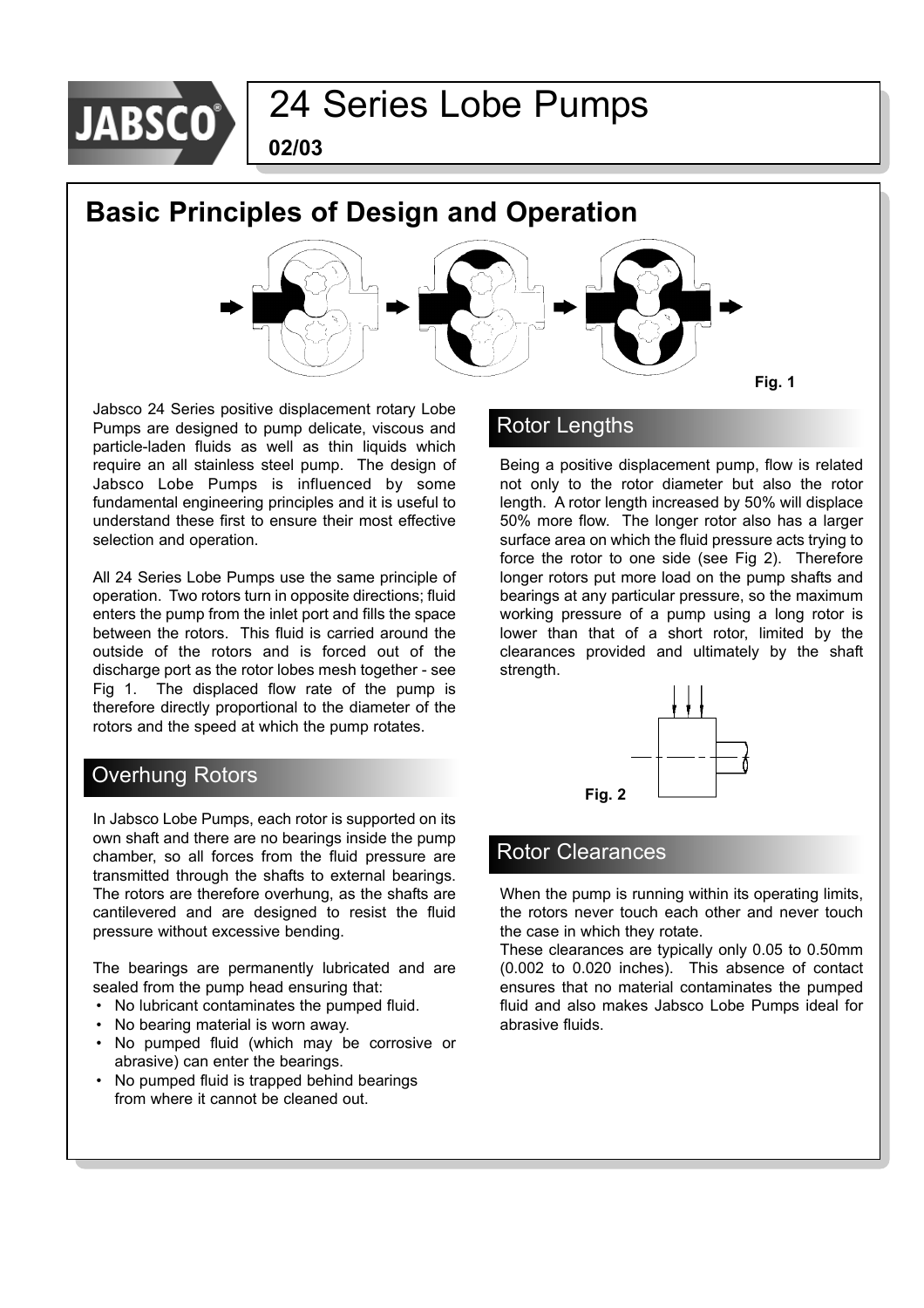

**02/03**

Separate "timing" gears exactly synchronise the rotation of the two shafts to ensure that the pump head components do not touch, unlike for example gear pumps where one gear drives the other and can wear, resulting in a loss of efficiency.

### Volumetric Efficiency

The clearances within the pump head must be large enough to allow for shaft deflection under pressure and for thermal expansion without rotor contact but must also be kept as small as possible to maintain pump efficiency. Volumetric efficiency is lost when liquid "slips" from the discharge side back to the inlet side through the rotor clearances. The amount of slip is affected by the size of the clearances, the differential pressure generated by the pump and the fluid viscosity: Larger clearances result in higher slip; the fluid can more easily leak back through the larger area (Fig 5). Higher pressure results in higher slip; the pressure forces more liquid back through the clearances (Fig 6). Higher fluid viscosity results in lower slip; high-viscosity liquids flow less easily through the pump head clearances than thin liquids (Fig 7).

Therefore, especially when pumping thinner liquids, rotor clearances are kept as small as possible to maintain efficiency. However, higher pressures force the rotors sideways within the rotor case, towards the inlet port, also slightly tilting the rotors. Therefore for higher pressures, more clearance is necessary to prevent rotor to rotor case contact, up to a maximum allowable for a particular shaft and rotor configuration. Lastly, high operating temperatures and, especially, sudden changes in temperature e.g. during CIP result in different rates of expansion of the pump head components. Therefore sufficient clearance must be provided to allow for this.



#### Pump Output

From the above, it can clearly be seen that the output flow rate from a Lobe Pump is a function of:

- Rotor diameter
- Rotor length
- Speed of rotation
- Lost flow due to slip back through internal clearances

The speed at which the pump runs is calculated to displace the required flow, plus extra displacement to compensate for any slip.

|                       | <b>USA</b>                                        | UK                                                          | <b>GERMANY</b>                                             |
|-----------------------|---------------------------------------------------|-------------------------------------------------------------|------------------------------------------------------------|
| Jabsco                | Jabsco                                            | Jabsco                                                      | Jabsco GmbH                                                |
|                       | 20 Icon<br>Foothill Ranch<br>CA 92610             | <b>Bingley Road</b><br>Hoddesdon<br>Hertfordshire, EN11 OBU | Oststrasse 28<br>22844 Norderstedt                         |
| <b>ITT</b> Industries | Tel : $+1$ 949 859 4945<br>Fax: $+1$ 949 859 1153 | Tel: +44 (0) 1992 450 145<br>Fax: $+44$ (0) 1992 467 132    | Tel : +49 (0) 40 53 53 73 0<br>Fax: +49 (0) 40 53 53 73 11 |
|                       |                                                   |                                                             |                                                            |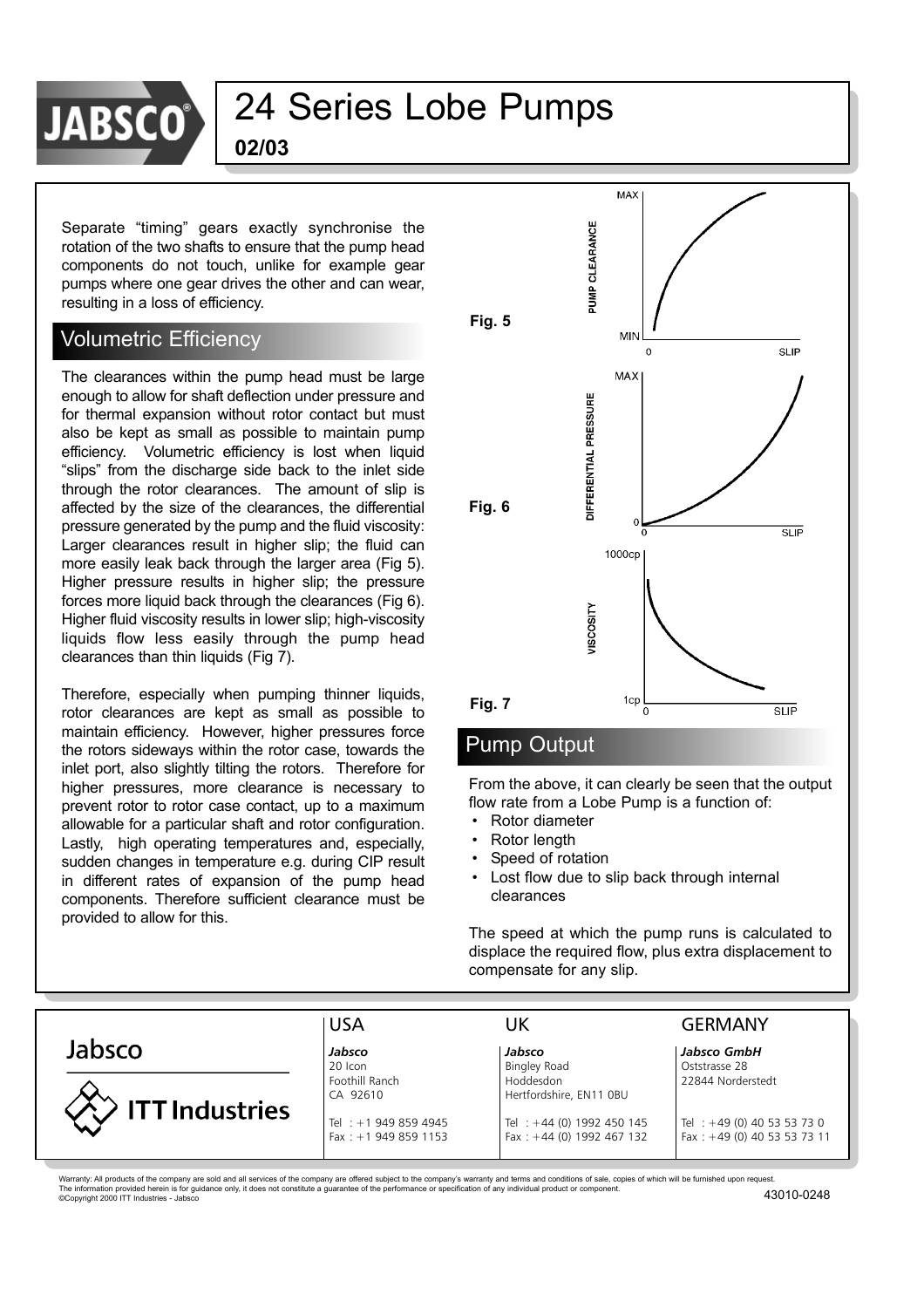

# JABSCO<sup>®</sup> 24 Series Lobe Pumps

**02/03**

### **Operating Data**

| Size                                                                                | $\ddot{\rm s}$      | ā          | ર          | ă                                              | B2         | δ         | S                       | δ         | 2          | ũ         |
|-------------------------------------------------------------------------------------|---------------------|------------|------------|------------------------------------------------|------------|-----------|-------------------------|-----------|------------|-----------|
| $\frac{1}{2}$<br>Displacement - L/100 revs (Gall/100 re                             | 3.5(0.9)            | 10.4(2.7)  | 8.6 (4.9)  | 24.5 (6.5)                                     | 37.7 (10)  |           | 62.3 (16.4) 33.6 (24.7) | 22 (32.2) | 161 (425)  | 350 (92.4 |
| Standard Port Size - mm (inch)                                                      | 25 (1)              | 25 (1)     | 38/40 (1%) | 38/40 (1%)                                     | 50(2)      | 65 (2%)   | 76/80 (3)               | 76/80 (3) | (4)        | 150 (6)   |
| Enlarged Port Size - mm (inch)                                                      |                     | 38/40 (1%) | 50(2)      | 50(2)                                          | 76/80 (3)  | 76/80 (3) | (4)                     | 100(4)    |            |           |
| ξ                                                                                   |                     | (220)      | 141 0 147  | 5 (220)                                        | 10 (147    | 14 (206)  | 10(147)                 | 2(176)    | 9(132)     |           |
| Max. diff. Press. - bar (psi) High Pressu<br>Max. diff. Press. - bar (psi) Standard | (103)               | 10(147)    | 6(88)      | 10(147)                                        | 6(88)      | 8(116)    | 6(88)                   | 7 (103)   | 5(73)      | (103)     |
| έ<br>Max. diff. Press. - bar (psi) High Efficie                                     | j.                  | 6(88)      | 5(73)      | 6(88)                                          | 5(73)      | 6(88)     | 5(73)                   | 7(103)    | 5(73)      |           |
| Maximum Speed - rpm                                                                 | $\frac{1000}{1000}$ | 1000       | 1000       | 1000                                           | 1000       | 720       | 700                     | 650       | 620        | 600       |
| Maximum Flow - L/min (Gall/min)                                                     | 35 (9.2)            | 104(27.5)  | 186 (49.1) | 245 (64.7)                                     | 377 (99.5) | 448 (118) | 665 (176)               | 793 (209) | 1000 (264) | 2100 (554 |
| <b>Options Available:</b>                                                           |                     |            |            |                                                |            |           |                         |           |            |           |
| Single Mechanical Seals                                                             | ↘                   |            |            |                                                |            |           |                         |           |            |           |
| Flushed Seals                                                                       |                     |            |            |                                                |            |           |                         |           |            |           |
| Single O-ring Seals                                                                 | ×                   |            |            |                                                |            |           |                         |           |            | ×         |
| Packed Gland with Hard Sleeve                                                       | ×                   |            |            |                                                |            |           |                         |           |            |           |
| <b>Ti-Lobe Rotors</b>                                                               |                     |            |            |                                                |            |           |                         |           |            |           |
| Bi-Lobe Rotors                                                                      | ×                   | ↘          |            |                                                |            |           |                         |           |            |           |
| Rubber Covered Rotors                                                               | ×                   |            |            |                                                |            | ×         | ×                       | ×         | ×          | ×         |
| End Cover Relief Valve                                                              | ↘                   | ۰,         |            |                                                |            | ۰,        |                         |           |            |           |
| Jacketed End Cover                                                                  |                     |            |            |                                                |            |           |                         |           |            |           |
| Pump Head Jacket                                                                    |                     |            |            |                                                |            |           |                         |           |            |           |
| Horizontal Port Axis                                                                |                     |            |            |                                                |            |           |                         |           |            |           |
| Gear Type Rotor                                                                     |                     | ×          | ×          | ×                                              |            |           | ×                       | ×         | ×          | ×         |
| Elastomers in 3A Food Grade Nitrile                                                 |                     | ↘          |            |                                                |            |           |                         |           |            |           |
| Elastomers in FDA EPDM                                                              |                     | ۰,         |            |                                                |            |           |                         |           |            |           |
| Elastomers in FDA Viton                                                             |                     |            |            |                                                |            |           |                         |           |            |           |
| Elastomers in PTFE                                                                  |                     |            |            |                                                |            |           |                         |           |            |           |
| 0.8µ Machined Surfaces                                                              |                     | `          |            |                                                |            |           |                         |           |            |           |
| 0.8µ Electropolished Surfaces                                                       |                     |            |            |                                                |            |           |                         |           |            |           |
| 8e.<br>0.5µ Polished & Electropolished Surfac                                       |                     |            |            |                                                |            |           |                         |           |            |           |
|                                                                                     |                     |            |            | NOTE: All references to Gallons are US Gallons |            |           |                         |           |            |           |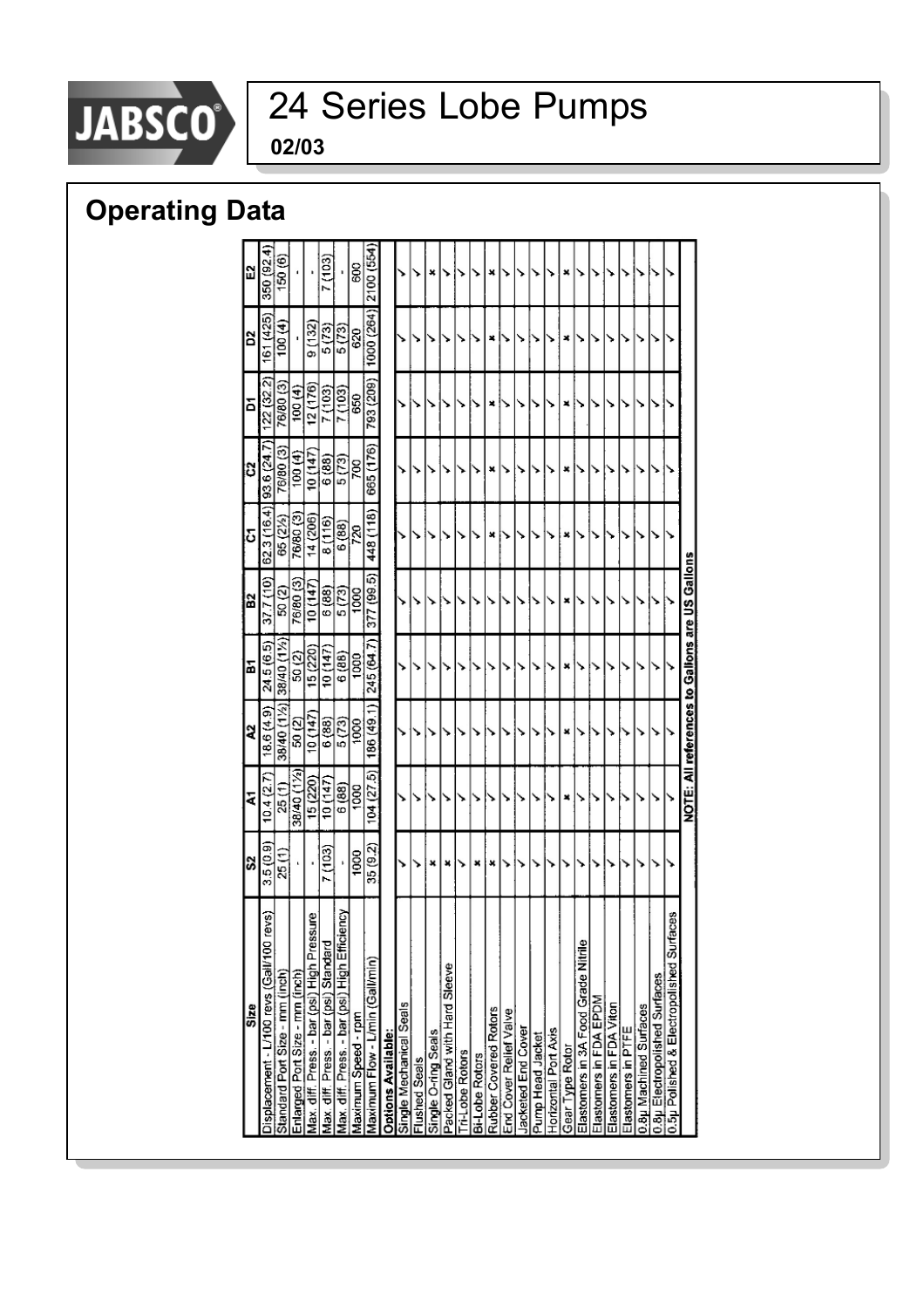

| 02/03 |
|-------|
|-------|



Tel : +1 949 859 4945 Tel : +44 (0) 1992 450 145 Tel : +49 (0) 40 53 53 73 0<br>Fax : +1 949 859 1153 Fax : +44 (0) 1992 467 132 Fax : +49 (0) 40 53 53 73 11

Warranty: All products of the company are sold and all services of the company are offered subject to the company's warranty and terms and conditions of sale, copies of which will be furnished upon request.<br>The informatio

 $Fax : +44 (0) 1992 467 132$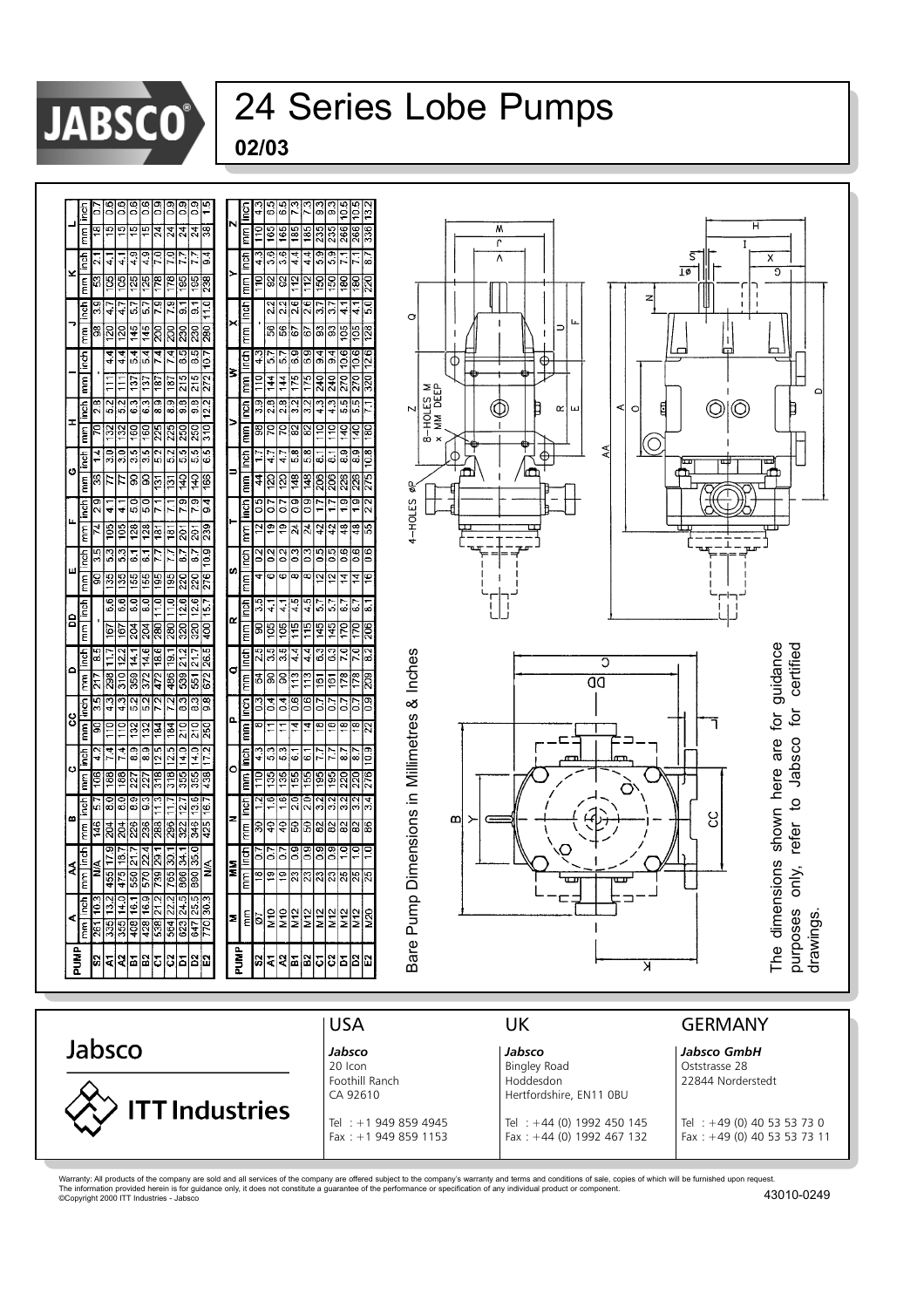

**02/03**



| Nodel No<br>Base | 14950 | 26000<br>8<br>$\frac{5}{240}$ | 26050<br>24050 | g<br>261 | 26150<br><u>sinal</u><br>1112<br>2112 | 8<br>262 | 26250<br>24250 | 26300<br>24300 | 24350 | 24450 |
|------------------|-------|-------------------------------|----------------|----------|---------------------------------------|----------|----------------|----------------|-------|-------|
| Product Name     | ္တု   |                               | 최종 이 시설        |          |                                       |          |                |                |       | 띲     |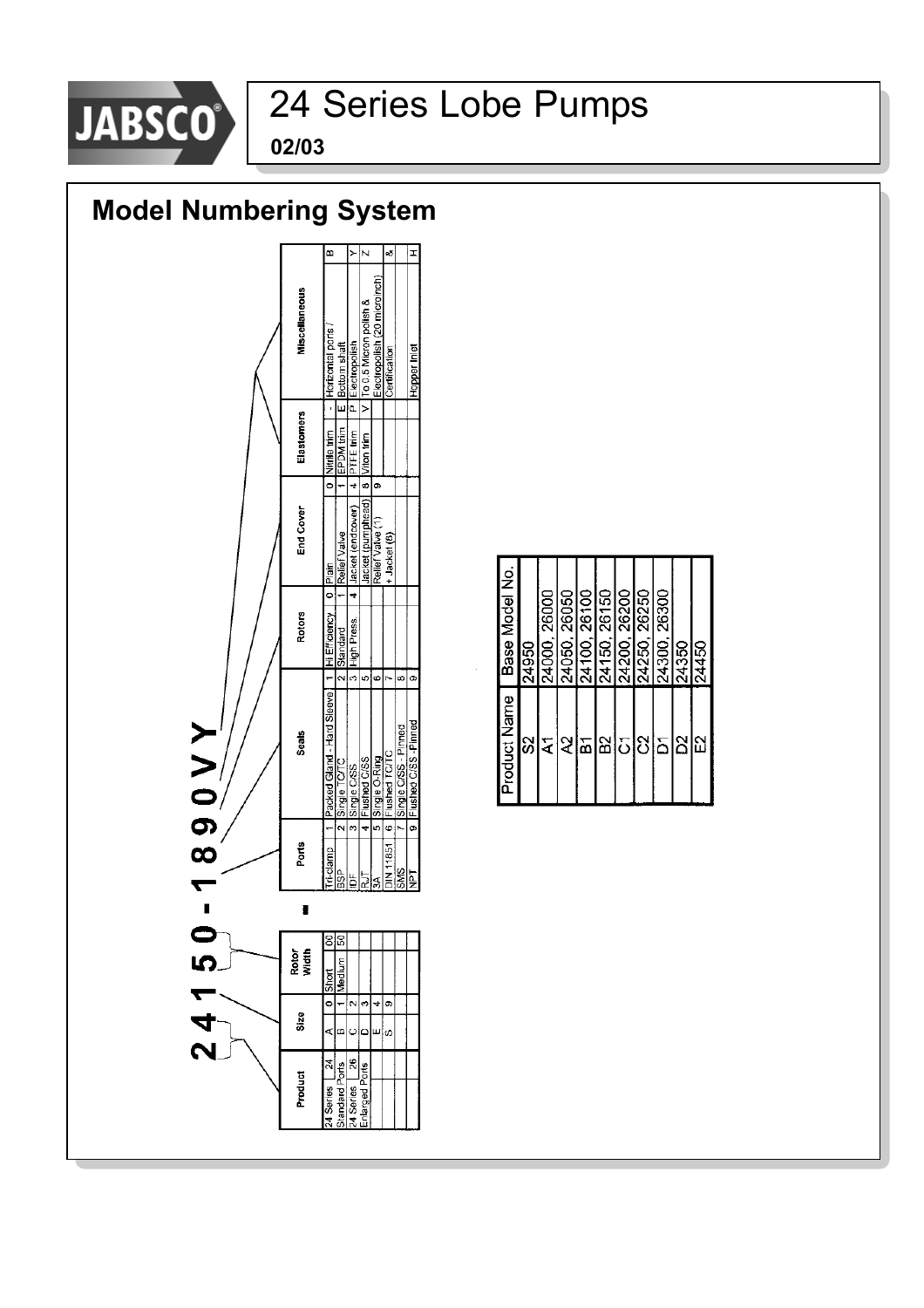

|                       | <b>USA</b>                     | UK                          | <b>GERMANY</b>                |
|-----------------------|--------------------------------|-----------------------------|-------------------------------|
| Jabsco                | Jabsco                         | Jabsco                      | Jabsco GmbH                   |
|                       | 20 Icon                        | <b>Bingley Road</b>         | Oststrasse 28                 |
|                       | Foothill Ranch                 | Hoddesdon                   | 22844 Norderstedt             |
|                       | CA 92610                       | Hertfordshire, EN11 OBU     |                               |
| <b>ITT Industries</b> | $\text{Tel}$ : +1 949 859 4945 | Tel : +44 (0) 1992 450 145  | Tel : $+49$ (0) 40 53 53 73 0 |
|                       | Fax: $+1$ 949 859 1153         | Fax: $+44$ (0) 1992 467 132 | Fax: $+49$ (0) 40 53 53 73 11 |
|                       |                                |                             |                               |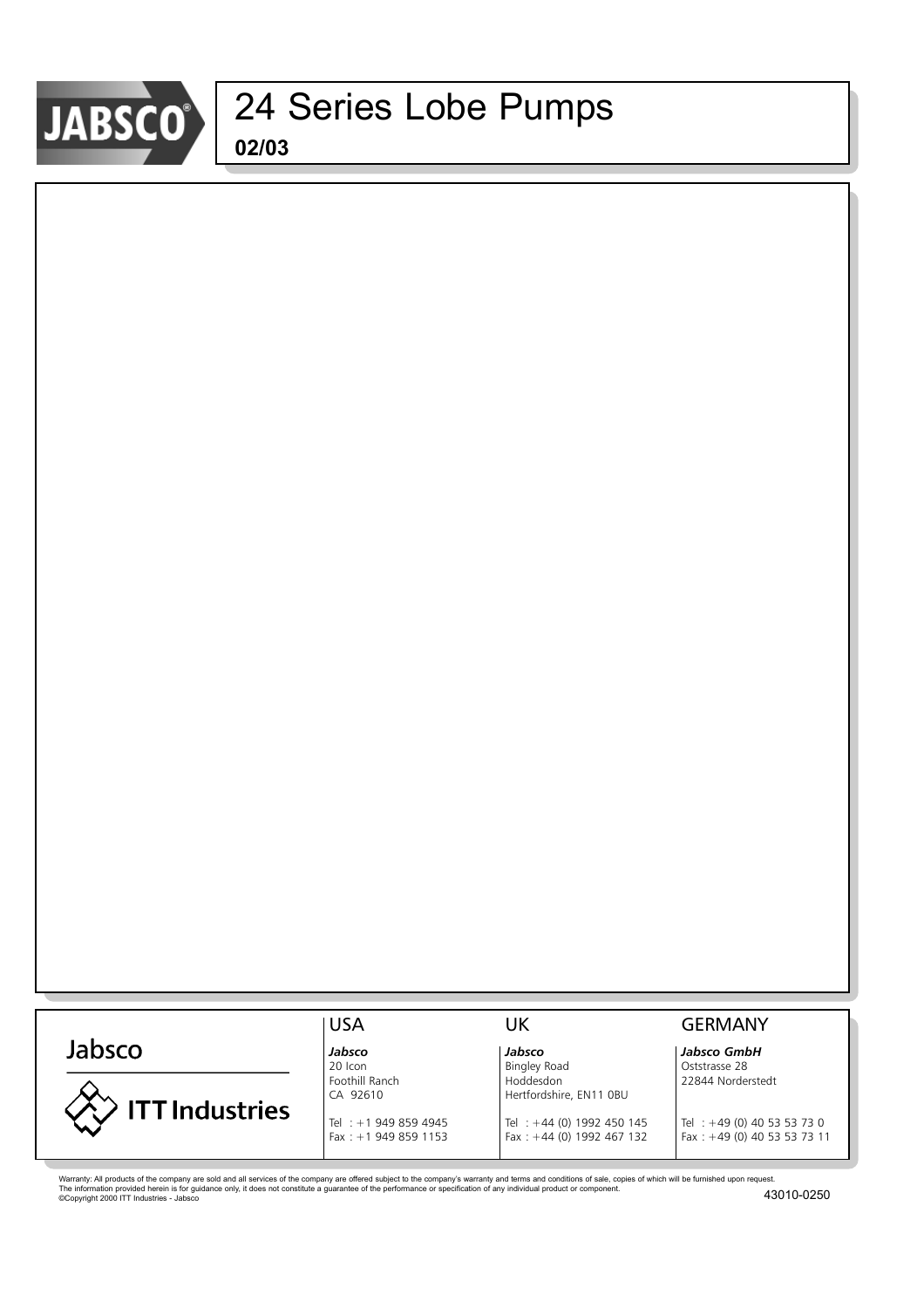

**02/03**

### **Materials and Design**

24 Series rotary lobe pumps are designed using the latest technology Computer Aided Design (CAD) and are manufactured from high grade materials to exacting tolerances through the use of Computer Aided Manufacture on multi-axis numerical controlled machining centres and checked using computer controlled tri-co-ordinate inspection equipment. Every pump undergoes stringent testing prior to despatch to ensure that only the highest quality product reaches our demanding customers.

### Standard Pump Features

The following pump features are offered as standard on all 24 Series rotary lobe pumps.

- Traditional tri-lobe rotor design.
- Pump head in AISI 316 Stainless Steel internally and externally machined.
- Bearing housing and pump head separated to avoid cross contamination of product or gearbox.
- Ease of assembly with spigots and precision dowels.
- Interchangeable key components.
- Comprehensive range of shaft sealing devices.
- Adaptable feet optional mounting arrangements.
- Externally mounted helical timing gears.
- Dual rotation.
- Range of ports to suit US and European standards.

### Pump Head

**Pump Head** (Rotor case, Rotors, Rotor retainers) and End Cover) manufactured from AISI 316 Stainless Steel, whose nearest equivalent is: -

U.K. BS 316 S16 and BS3100 316 C71 U.S.A. AISI 316 and ASTM A351 CF8M GERMANY WERKSTOFF No. 1.4401 SWEDEN SS-2347 & SIS 114.23.33.23.33.12 FRANCE NFA32-055 Z6 CND 1812-M

These materials have the following physical properties: -

|                                |     |      |                |                |      | <b>Physical Properties - percent</b> |     |      |             |
|--------------------------------|-----|------|----------------|----------------|------|--------------------------------------|-----|------|-------------|
| Country<br><b>Requirements</b> |     | C    | Ci             | Mn             | Ni   | Cr                                   | Mо  |      | S.max P.max |
| UK                             | min |      |                |                | 8.0  | 17                                   | 2.0 | 0.04 | 0.04        |
|                                | max | 0.08 | 1.5            | 2              |      | 20                                   | 3.0 |      |             |
| <b>USA</b>                     | min |      | -              |                | 9.0  | 18                                   | 2.0 | 0.04 | 0.04        |
|                                | max | 0.08 | 1.5            | 1.5            | 12.0 | 21                                   | 3.0 |      |             |
| German                         | min |      |                |                | 9.0  | 17                                   | 2.0 | 0.03 | 0.045       |
|                                | max | 0.12 | $\overline{2}$ | 1.5            | 11.0 | 19.5                                 | 2.5 |      |             |
| Swedish                        | min |      |                |                | 10.0 | 17                                   | 2.5 | 0.03 | 0.045       |
|                                | max | 0.06 | 1.5            | $\overline{2}$ | 13.5 | 20                                   | 3.2 |      |             |
| French                         | min |      | 0.2            |                | 9.0  | 17                                   | 2.0 | 0.03 | 0.04        |
|                                | max | 0.08 | 1              | 1.5            | 13.0 | 20                                   | 3.0 |      |             |

The **Rotor case** is a one-piece shell moulded casting which is fully machined internally and externally. The rotor case design allows for fully swept cavities during operation with no crevices for microbial entrapment. The casing internal shape is a 'figure - 8' to ensure maximum volumetric efficiency on low viscosity products. Various options of shaft seal can be accommodated without the need for extra machining to the standard casing.

**Rotors** are manufactured from either extruded bar or from casting and are precision profiled milled on the latest CNC machinery. The standard rotors are trilobe profile computer designed for maximum volumetric efficiency and displacement. The accuracy of the profile ensures that rotors can be interchanged during repair, either shaft to shaft or even new rotors without the need to re-time the pump shafts. Jabsco was the first to achieve this and still remains at the forefront in this respect.

**End Covers** are of a heavy duty construction and on larger pump sizes has a stiffening boss on the outside to ensure that it does not deflect under pressure, thus maintaining the volumetric efficiency of the pump on low viscosity products, even at high pressure. There are 4 slots machined into the sides of the cover to aid disassembly of the cover from the rotor case, even after sticky products have been pumped and have been allowed to 'glue' the cover to the casing.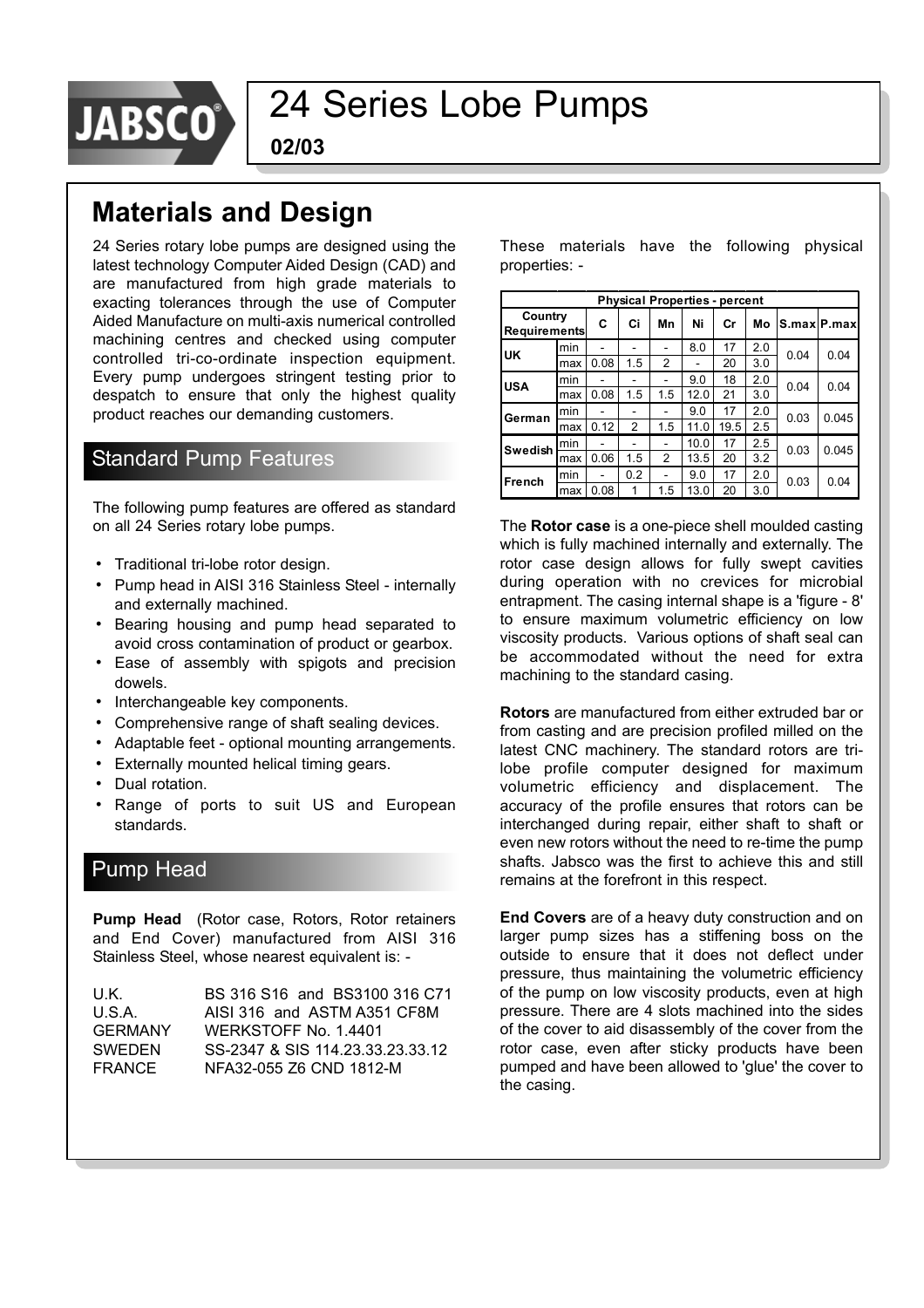

**02/03**

### Bearing Housing Assembly

Bearing Housing Assembly is made up of two AISI 316 stainless steel shafts running in two taper roller bearings at the front and a roller bearing at the rear (S2 size pump uses needle roller bearings at front and rear with the rear one incorporating a thrust race). These bearings are housed in a high grade Aluminium 40E alloy housing (S2 and E2 use a cast iron bearing housing). This grade of aluminium was chosen for its lightness, exceptional strength, machinability, attractive appearance, accurate surfaces and sharply defined detail. It also maintains its positional accuracy and fine tolerances at extremes of temperature. This housing is coated in an electrostatically applied epoxy powder coating for maximum corrosion resistance and durability.

#### *Aluminium 40E specification -*

#### **Chemical:**

Magnesium 0.5 to 0.7% Zinc 4.75 to 6.0% Chromium 0.4 to 0.6% Titanium 0.15 to 0.25% Manganese Not more than 0.1% **Physical:**  Tensile Strength 216-247 Mpa (14-16 tonf/in²) 0.1% proof stress 170-185 Mpa (11-12 tonf/in²) Elongation 4-5%

Mounting the two taper roller bearings at the front facing in a back-to-back configuration ensures that the actual load bearing point acts in one position so that the 2 bearings act as one unit. This also ensures that any temperature changes do not affect the rotor clearances within the pump head but are simply transmitted through the rear bearing.

The **Shafts** are again made from AISI 316 Stainless Steel and have the following features-

- All bearing, gear, rotor and drive abutments are precision ground to a 1.6 µm Ra finish with seal areas ground to 0.4 µm Ra.
- Shaft rotor splines are machined to BS2059, Table



2 (bottom fitting, deep) but with a modified spline width to ensure minimum rotor movement thus minimising rotor clearances. S2 size pumps use a tight fitting Woodruff key to drive the rotor.

• All keyways are machined to BS4235, Part

1(1972), similar to ISO R773 and R774.

- Drive shaft ends conform to BS4506 in both length and diameter, approximately equivalent to ISO R775.
- Shaft heights conform to BS5186, roughly equivalent to ISO R496.
- Shaft diameter through the seal conforms to DIN 24960.

**Timing Gears** are of a helical design in order to simplify shaft synchronisation (rotor timing) and also to reduce noise from the gearbox. The gears are manufactured from a 1½% Nickel-Chrome Molybdenum steel conforming to BS970, Part 2 : 1970 Spec 817M40 which has the following properties-

| Tensile strength | 850-1000 Mpa    |
|------------------|-----------------|
| Yield stress     | 650-680 Mpa     |
| Hardness         | 248-302 Brinell |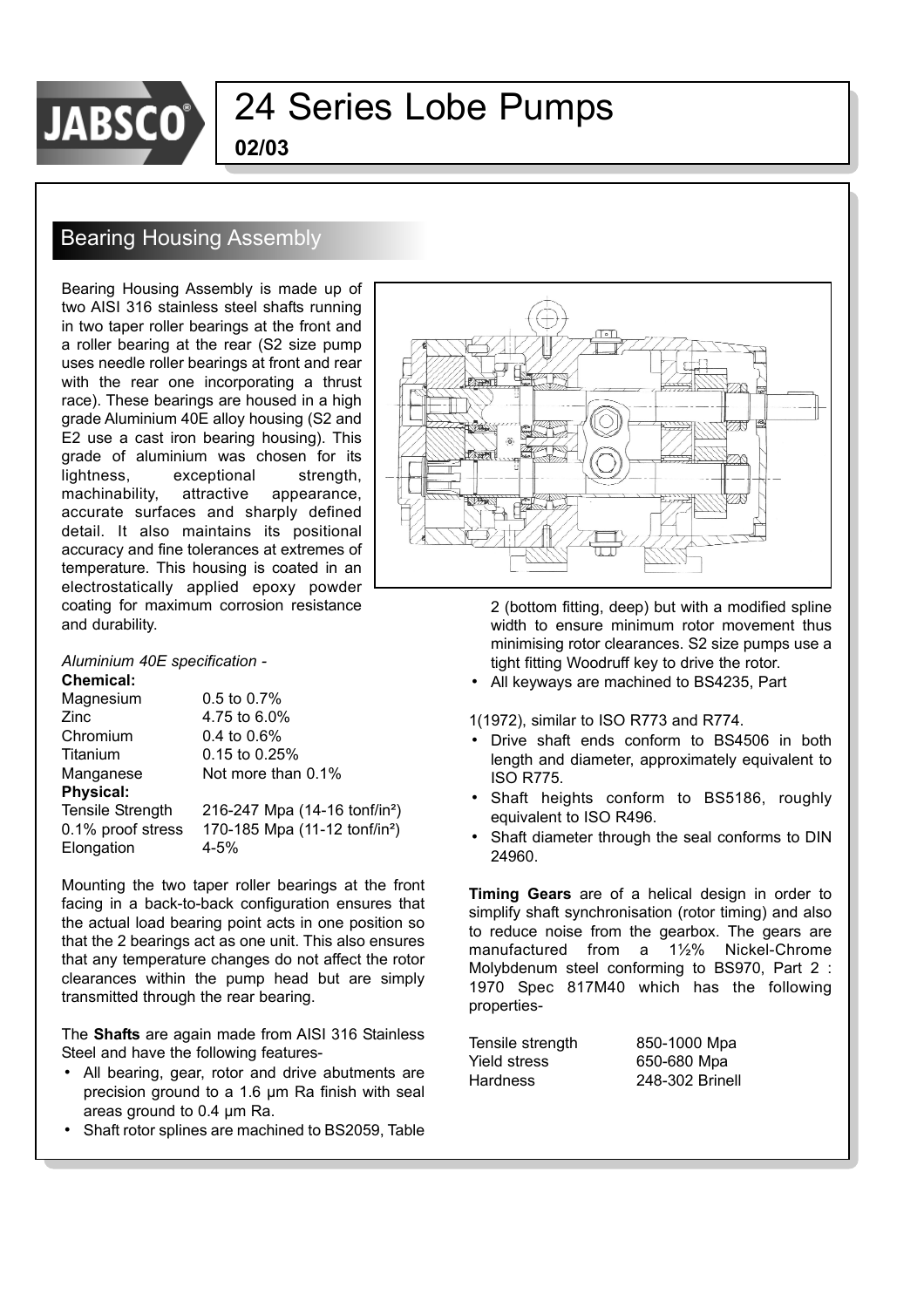

**02/03**

The timing gears are situated at the rear of the pump under a separate gear cover which can be easily removed for access to the gears should re-timing ever become necessary. This re-timing is simply carried out by placing shims between the gear and it's abutment with the bearing spacer. The helix angle of approx. 30 degrees means that the ratio of shims to rotor movement is 3:1 and so very accurate rotor



synchronisation can be achieved.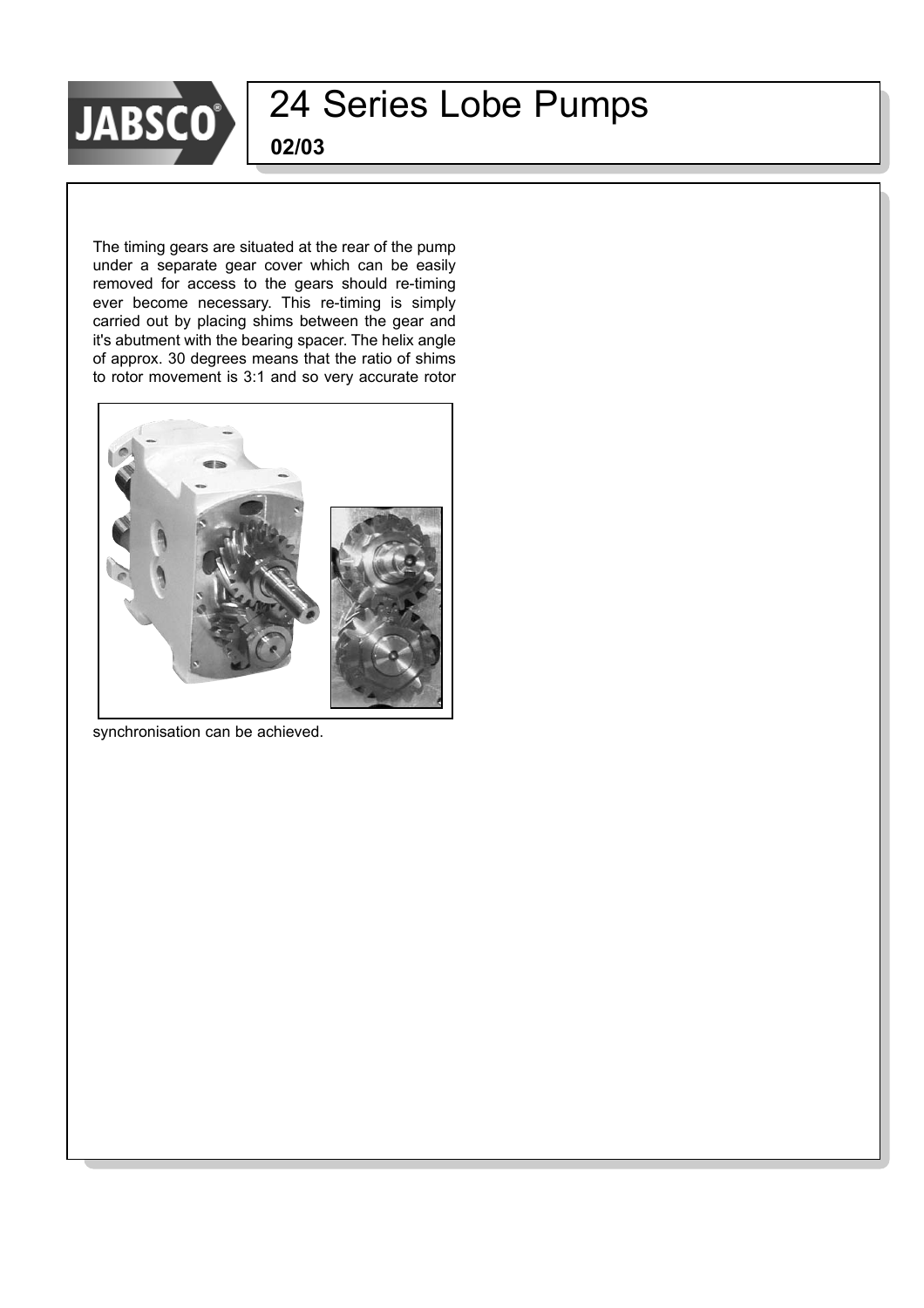

|                       | <b>USA</b>             | UK                         | <b>GERMANY</b>                   |
|-----------------------|------------------------|----------------------------|----------------------------------|
| Jabsco                | Jabsco                 | Jabsco                     | Jabsco GmbH                      |
|                       | 20 Icon                | <b>Bingley Road</b>        | Oststrasse 28                    |
|                       | Foothill Ranch         | Hoddesdon                  | 22844 Norderstedt                |
|                       | CA 92610               | Hertfordshire, EN11 0BU    |                                  |
| <b>ITT Industries</b> |                        |                            |                                  |
|                       | Tel: +1 949 859 4945   | Tel : +44 (0) 1992 450 145 | $\textsf{Tel} : +49(0)405353730$ |
|                       | Fax: $+1$ 949 859 1153 | Fax: +44 (0) 1992 467 132  | Fax: +49 (0) 40 53 53 73 11      |
|                       |                        |                            |                                  |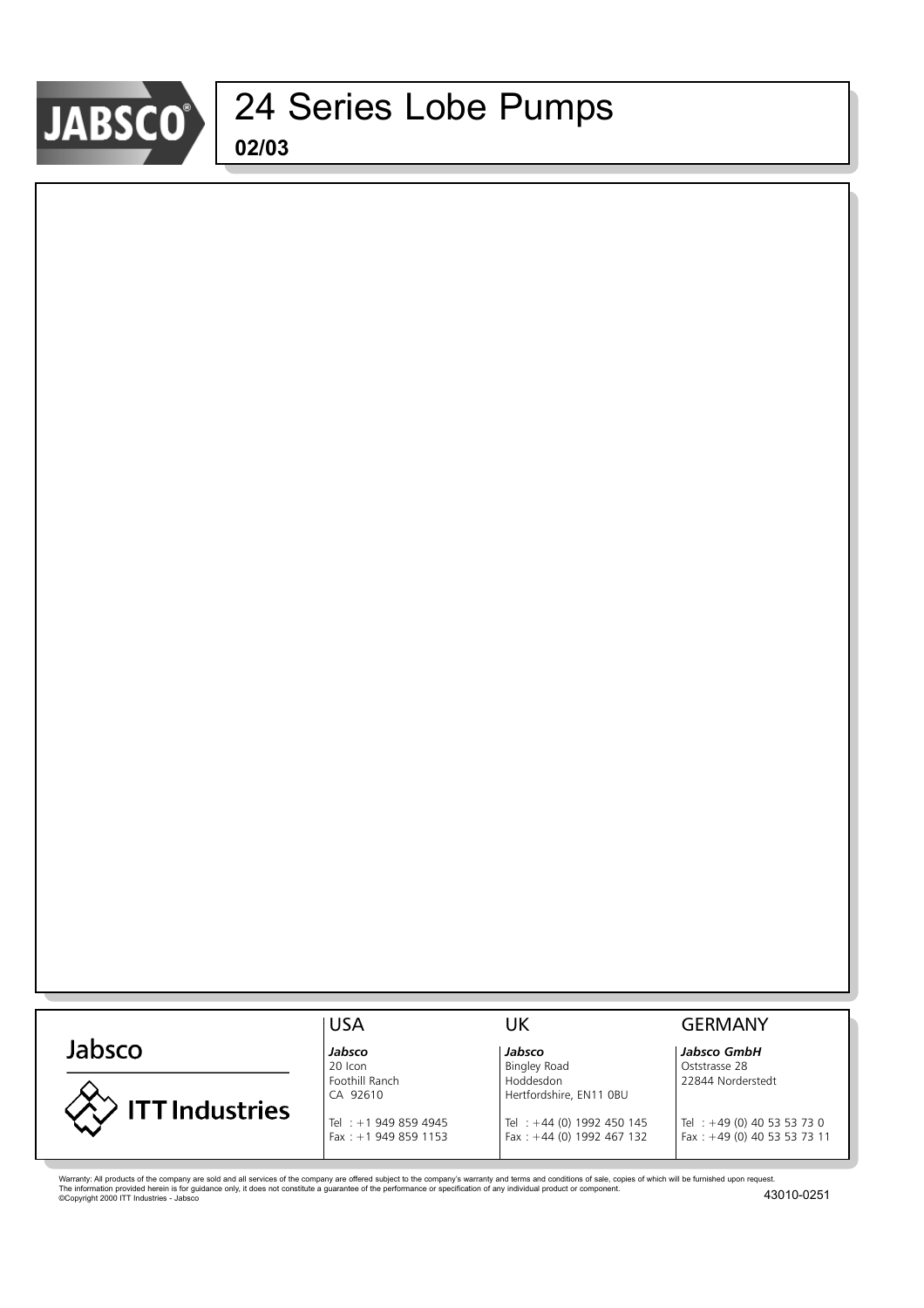

**02/03**

### **Rotors**

The 24 Series Lobe Pump range is designed to use the well-proven TRI-LOBE rotor form.

### Design Features

The advantages of the 'LOBE' type rotor when compared to the 'Scimitar' rotor, often referred to as 'Hammer Head', 'Bow Tie' or 'Bi-Wing' rotor and also the 'Circumferential Piston' type rotor are -

- Fully swept rotor bore.
- No 'carry back' of product.
- Good self priming capability.
- Good viscous product handling.
- Large particulate handling.
- No sharp edges or leading edges which could slice particles.

The Jabsco 24 Series rotor profile is accurately machined on the latest 'state-of-the-art' CNC machinery to exacting tolerances and is checked on computer controlled tri-co-ordinate inspection equipment. This ensures complete interchangeability between similar rotor types and also between different rotor forms. The result is reduced 'downtime' for users and improved volumetric efficiency on low viscosity liquids.

### Rotor Options

Most pumps can also accommodate 4 rotor types. These are-

- **ï Tri-Lobe (3 lobe) rotors**
- **ï Bi-Lobe (2 lobe) rotors**
- **ï Rubber covered Tri-Lobe rotors**
- **ï Gear form 8 Lobed rotors (S2 size pump only)**

#### **Tri-Lobe Rotors**

The Jabsco 24 Series pump Tri-lobe rotor manufactured from AISI 316 Stainless Steel and are available to give 3 different pump head clearances, these are -

- Standard Pressure (Code 1) for most application types.
- High Efficiency (Code 0) for reduced slip on low viscosity products, but with a reduced pressure capability.
- High Pressure (Code 4) for maximum pressure capability on high viscosity products.



These 3 rotor clearance groups are capable of achieving the full temperature capability of every pump, although at higher temperatures the pressure capability is reduced.

- code 0 rotors can achieve their maximum pressure capability at temperatures up to 65ºC (150ºF).
- code 1 & 4 rotors can achieve their maximum pressure capability at temperatures up to 110ºC (230ºF).

(See individual Performance Charts for more detailed information).

#### **Bi-Lobe Rotors**

These have similar features to the Tri-lobe rotor but having only 2 lobes per rotor they have the following advantages -

- **ï** Can handle larger particle size.
- **ï** Can handle a higher concentration of solids without damage to the solids.
- **•** Improved NIPR (Net Inlet Pressure Requirement) on very high viscosity products.
- Reduced shear damage to high viscosity products or those containing particulates.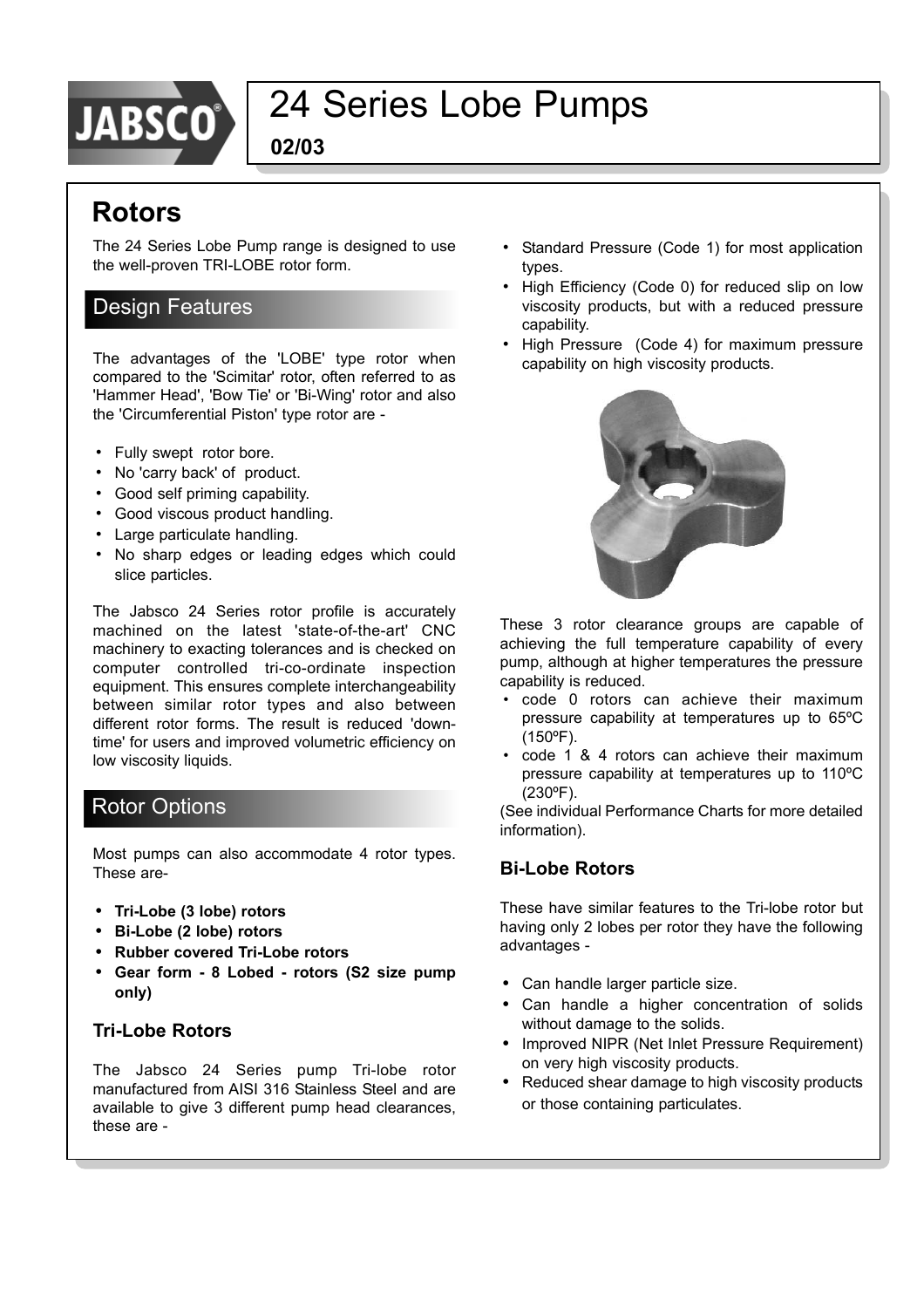

**02/03**

Typical products handled by Bi-Lobe rotors are -

- **ï** Yoghurts containing fruit pieces
- **ï** Whole fruit conserves
- **ï** Cottage cheese
- Pie filling
- **•** Butter and margarine
- **ï** Cake and bread mixes
- **ï** Meat pastes
- **ï** Pet food



#### **Particulate Handling Properties of Tri-Lobe and Bi-Lobe Rotors:**

| Pump<br><b>Size</b> | <b>Tri-Lobe</b><br>Rotor          | <b>Bi-Lobe</b><br>Rotor    |
|---------------------|-----------------------------------|----------------------------|
| S <sub>2</sub>      | 5mm ( $^{3}/_{16}$ ")             | Not Available              |
| A <sub>1</sub>      | 18mm ( $^{11}/_{16}$ ")           | 18mm ( $\frac{11}{16}$ ")  |
| A2                  | 13mm ( $\frac{1}{2}$ ")           | 15mm ( $\frac{9}{16}$ ")   |
| <b>B1</b>           | 13mm ( $\frac{1}{2}$ ")           | 18mm ( $\frac{11}{16}$ ")  |
| <b>B2</b>           | 18mm ( $\frac{11}{16}$ ")         | 18mm ( $^{11}/_{16}$ ")    |
| C <sub>1</sub>      | 18mm ( $^{11}/_{16}$ ")           | 32mm ( $1^{1/4}$ ")        |
| C <sub>2</sub>      | 20mm ( $\frac{3}{4}$ ")           | 32mm ( $1^{\frac{1}{4}}$ ) |
| D <sub>1</sub>      | 32mm ( $1^{\frac{1}{4}}$ )        | 37mm ( $1^{\frac{1}{2}}$ ) |
| D <sub>2</sub>      | 32mm ( $1^{\frac{1}{4}}$ )        | 37mm ( $1^{1}/2$ ")        |
| E <sub>2</sub>      | $\overline{37}$ mm (1 $^{1/2}$ ") | 48mm ( $1\frac{5}{8}$ "    |

#### **Rubber Covered Rotors (A & B Size Pumps Only)**

These retain all the features of the Stainless Steel Tri-Lobe Rotor but have a thick rubber coating bonded to a Stainless Steel hub. This gives these additional features -

- Allows small hard solids to be handled without causing the rotors to 'block' which would result in rotor and shaft damage.
- **ï** Can handle abrasive liquids with reduced wear to the rotor and casing.
- **ï** Copes with accidental over-pressure of the pump without causing rotor and casing damage.



Typical products handled are -

- Meat and fish products containing small bone particles
- Ice cream and fruit concentrates containing small ice crystals
- **ï** Egg products containing small pieces of egg shell

The technical specifications of this rotor type are -

- **ï** Nitrile conforming to the US 3A Sanitary Standard for Elastomers number 18-03.
- **ï** US FDA approved bonding agent.
- **ï** Equivalent to Stainless Steel rotor code 0 in terms of performance and pressure capability.
- **ï** Maximum 65ºC (150ºF) temperature capability for continuous use.
- **ï** Maximum 100ºC (212ºF) temperature capability for intermittent use ie CIP.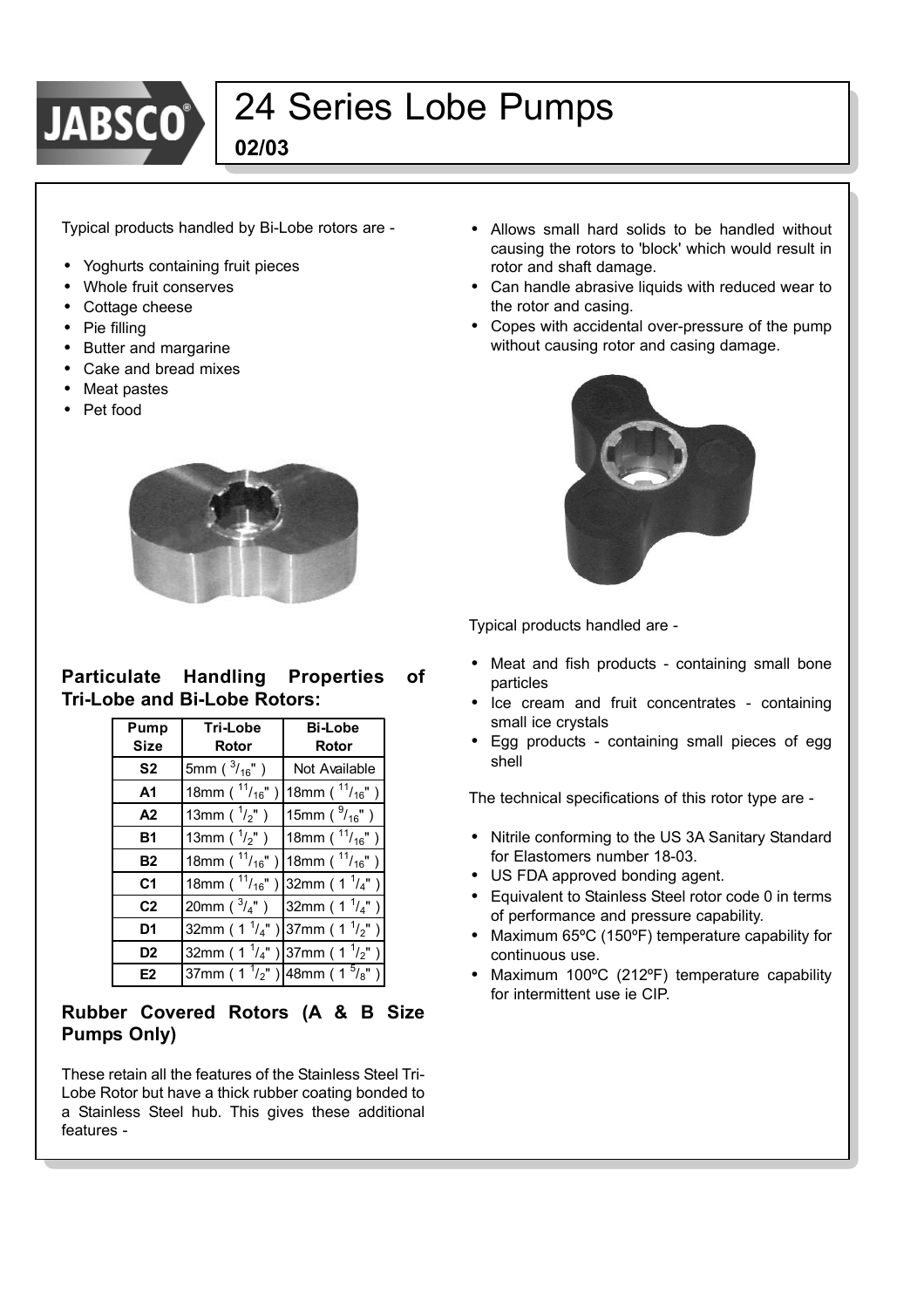

**02/03**

#### **Gear Type - 8 Lobe - Rotor (S2 Only)**

The advantage of this type of rotor is that it has more sealing points between the suction (low pressure side) and the discharge (high pressure side) and therefore reduces the back flow (slip) of low viscosity product (lower than 100 cP). This is only necessary on very small pumps where the relationship between rotor clearances and pump displacement is high. The downside of this rotor form is its limitation in particulate handling.



### Conversions and Interchangeability

All rotor types can be interchanged without the need for re-shimming of front or rear clearances or the need to re-time the pump except the Rubber Covered Rotor. Rubber covered rotors require 0.3 mm of shim to be removed from behind the rotor case to ensure the correct rotor front and rear clearances. When changing rotors of any type it is always wise to check clearances after reassembly.

### **Spare Parts**

All rotors are available in pairs, see parts list in the Installation, Operating, Maintenance and Spares Manual supplied with each pump.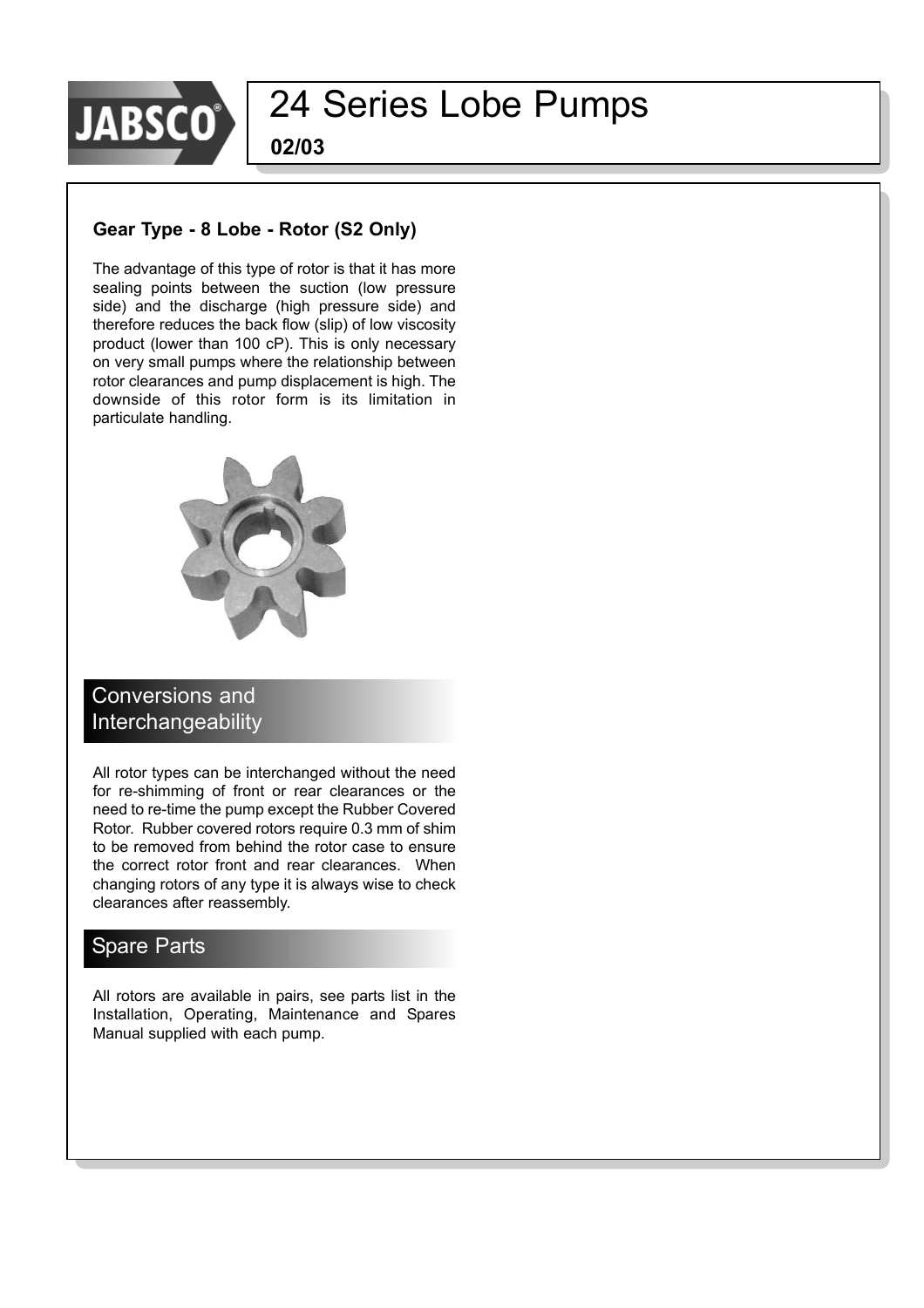

|                       | <b>USA</b>             | UK                         | <b>GERMANY</b>                   |
|-----------------------|------------------------|----------------------------|----------------------------------|
| Jabsco                | Jabsco                 | Jabsco                     | Jabsco GmbH                      |
|                       | 20 Icon                | <b>Bingley Road</b>        | Oststrasse 28                    |
|                       | Foothill Ranch         | Hoddesdon                  | 22844 Norderstedt                |
|                       | CA 92610               | Hertfordshire, EN11 0BU    |                                  |
| <b>ITT Industries</b> |                        |                            |                                  |
|                       | Tel: +1 949 859 4945   | Tel : +44 (0) 1992 450 145 | $\textsf{Tel} : +49(0)405353730$ |
|                       | Fax: $+1$ 949 859 1153 | Fax: +44 (0) 1992 467 132  | Fax: +49 (0) 40 53 53 73 11      |
|                       |                        |                            |                                  |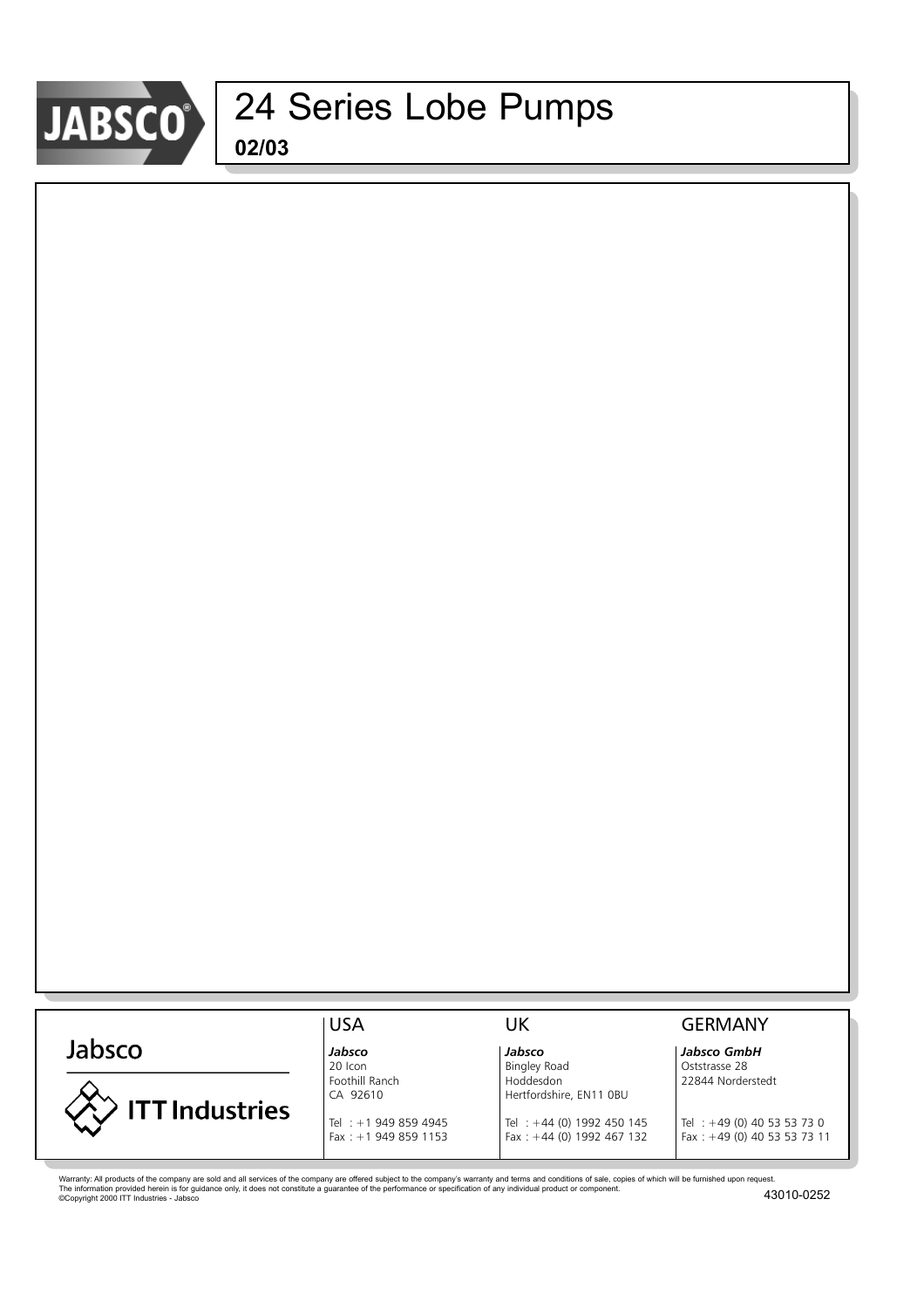

**02/03**

### **Single Shaft Seals**

24 Series pumps are fitted with high quality mechanical shaft seals to prevent leakage of product from the pump into the atmosphere and to prevent contamination by airborne micro-organisms. All pumps are available with single face seals, and with flushed seals as an option; see separate data sheet.

- Simple cartridge design and set-up.
- Small section gives lower cost.
- Unique 'pistoning' function avoids the need for large spring forces.
- Externally mounted for maximum cleanliness.
- Anti-rotation pin in seal seat allows use on high viscosity products.
- Variety of seal face combinations with same setup dimensions.
- Uses proprietary O-rings enabling 'off-the-shelf' spares availability.
- Positive drive pins allow bi-directional rotation.

### Seal Position and Design

This seal design is externally mounted into the rear of the rotor case which means that the drive collar, locating screws and wave spring are outside of the product, this ensures that good hygiene levels may be achieved. The rotary seal face is driven by 2 pins that locates in slots in the drive collar. This means that the seal can be run equally well in both directions of rotation. The seal faces are energised by a simple wave spring, which is used to keep the rotary and static seal faces in contact at low pressures. At higher pressures the static seal seat 'pistons' backwards and forces the rotary face, mounted on the shaft, back against the drive collar.

This compresses the wave spring and eliminates fatiguing of the spring. See Fig 1.



**Fig. 1 Single Mechanical Seal**

### Materials and Applications

Single seals are available in three face material combinations:

| Carbon on Stainless Steel - pinned seat   | code 8 |
|-------------------------------------------|--------|
| Carbon on Stainless Steel - unpinned seat | code 3 |
| Tungsten-Carbide on Tungsten-Carbide      | code 2 |

Shafts seals are made from the following materials -

|                                             |                      | Standard Code 8 Seal Options - Code 2 & 3 Seals |  |  |
|---------------------------------------------|----------------------|-------------------------------------------------|--|--|
|                                             |                      | Unpinned Carbon                                 |  |  |
| <b>Static Seal Face</b>                     | 316 Stainless Steel  | <b>Tungsten Carbide</b>                         |  |  |
|                                             |                      | Silicon Carbide (special request)               |  |  |
|                                             | Carbon face inserted | 316 Stainless Steel                             |  |  |
| <b>Rotary Seal Face</b>                     | into 316 Stainless   | <b>Tungsten Carbide</b>                         |  |  |
|                                             | <b>Steel Carrier</b> | Silicon Carbide (special request)               |  |  |
| <b>Drive Collar</b>                         | 303 Stainless Steel  | 303 Stainless Steel                             |  |  |
| <b>Wave Spring</b>                          | 301 Stainless Steel  | Hastelloy (special request)                     |  |  |
|                                             |                      | FDA Grade Viton                                 |  |  |
| <b>Seal O-Rings</b>                         | 3A Grade Nitrile     | PTFE encapsulated (on Viton core)               |  |  |
|                                             |                      | Perfluroelastomer (Kalrez)                      |  |  |
| Drive Collar Set Screws 303 Stainless Steel |                      | 303 Stainless Steel                             |  |  |

The **code 8 single carbon on stainless-steel seal** is suitable for many clean fluids which do not require a more sophisticated seal type i.e. those which:

- Are non-toxic and non hazardous
- Have some lubricating properties
- Are not highly abrasive
- Have a viscosity less than 150,000 cp
- Do not require steam or sterile fluid (aseptic) barrier
- Do not change state in contact with air i.e. do not form a film, dry out or precipitate solids
- Are pumped at a temperature less than 180°C (356°F)
- Are not excessively temperature sensitive (do not degrade when heated by the friction of the seal faces)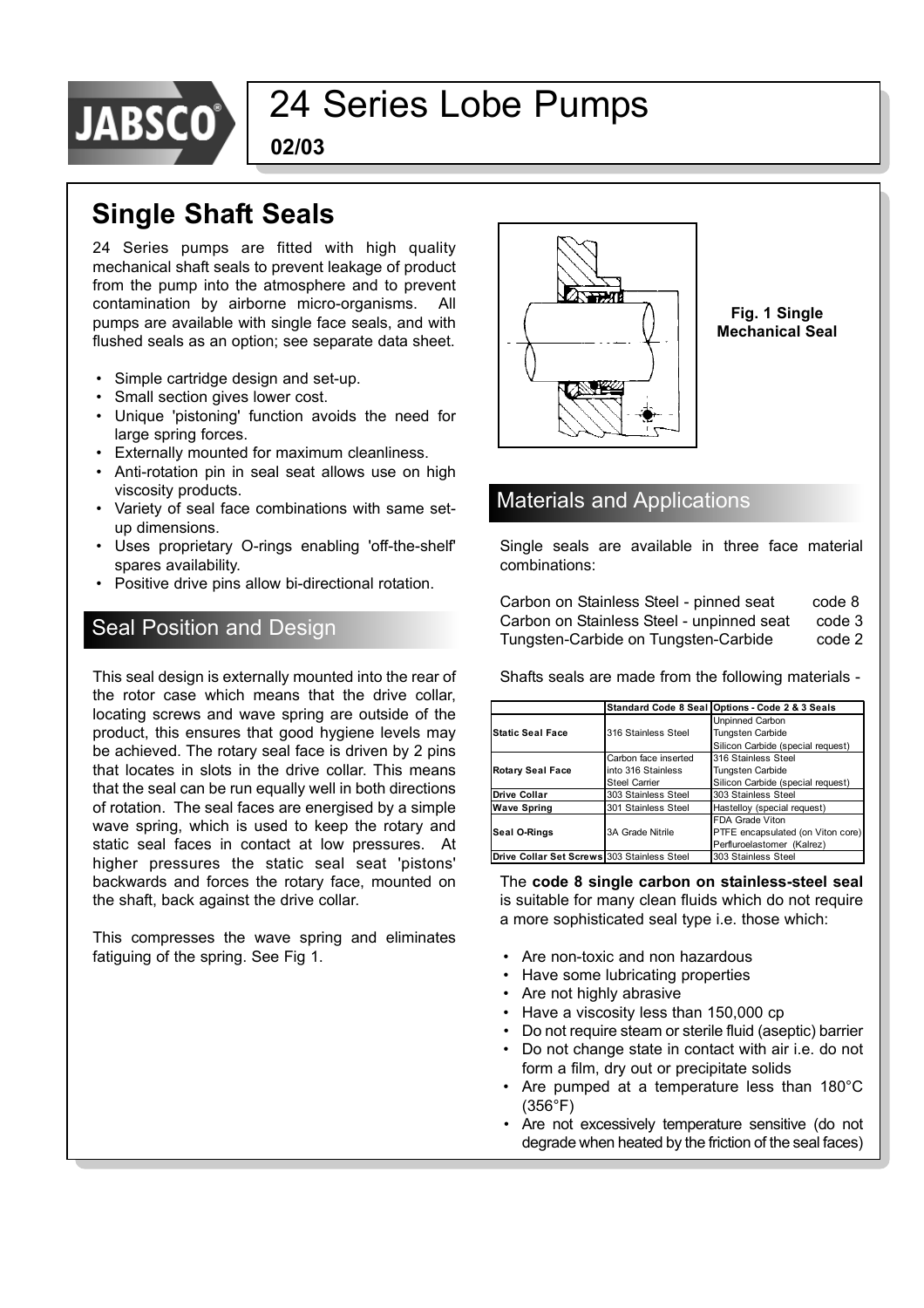# **JABS**

### 24 Series Lobe Pumps

**02/03**

The **code 3 single carbon on stainless steel seal with unpinned seat** is used in place of the code 8 pinned seat single carbon on stainless steel seal where viscosity is less than 1800 cP and a lower cost option is necessary.

The **code 2 single tungsten-carbide on tungstencarbide seal** is used where viscosities are higher than 150,000 cP and also where carbon is not acceptable in fluid contact or where face wear would be unacceptable, i.e.

- For abrasive fluids containing crystals, powders or particles which would rapidly wear away the carbon of the standard seal
- Where shedding of particles into the fluid stream must be avoided. The seal faces are the only area in the pump design where rubbing contact is unavoidable. Tungsten-carbide is extremely hard, so the seal does not wear ie, particles are NOT shed into the product

Refer to Pump Selection data sheet for more information on seal selection.

Note that code 2 tungsten-carbide on tungstencarbide seals are not recommended for steampurged applications as the seal faces can bind together.

### Installation Procedure

Pumps fitted with single seals require no special installation but pumps must never be run completely dry for more than 30 seconds as this will cause excessive heating of the seal faces. Use flushed seals in pumps that need to run dry. For seal installation and repair, refer to Installation, Operation and Maintenance manual.

#### Conversions and Interchangeablity

Pumps built with single seals can be converted as follows:

- To other face materials e.g. from code 8 to code 2, simply by changing seal faces
- To other elastomer materials. See Elastomers data sheet
- To flushed seals. See appropriate data sheet. Conversion kits are available which contain all the parts necessary to convert a single-seal pump to flushed seals

Refer to Installation, Operating and Maintenance Manual for instructions on seal removal and fitting.

If a pump build specification is changed at any time, the model number must be changed on the pump name plate to ensure that correct spare parts will be ordered.

### Spare Parts

Single seal spare parts are supplied as:

- Seal Face kits 2 kits required per pump
- Trim kits containing all the elastomer parts for the complete seal - 2 kits required per pump
- Wave springs supplied individually
- Housings supplied individually

Refer to Spare Parts data sheets for part numbers.

### Jabsco



20 Icon **Bingley Road** Destace 28 **Properties 28** Interventional Bingley Road Destace 28 22844 Norder Foothill Ranch **Hoddesdon** Hoddesdon 22844 Norderstedt<br>CA 92610 Hertfordshire. EN11 0BU Hertfordshire, EN11 0BU

#### USA UK GERMANY

*Jabsco Jabsco Jabsco GmbH*

Tel : +1 949 859 4945 Tel : +44 (0) 1992 450 145 Tel : +49 (0) 40 53 53 73 0 Fax : +1 949 859 1153 Fax : +44 (0) 1992 467 132 Fax : +49 (0) 40 53 53 73 11

Warranty: All products of the company are sold and all services of the company are offered subject to the company's warranty and terms and conditions of sale, copies of which will be furnished upon request. The information provided herein is for guidance only, it does not constitute a guarantee of the performance or specification of any individual product or component. (2000 ITT Industries - Jabsco 43010-0253 (2010-0253 mm) a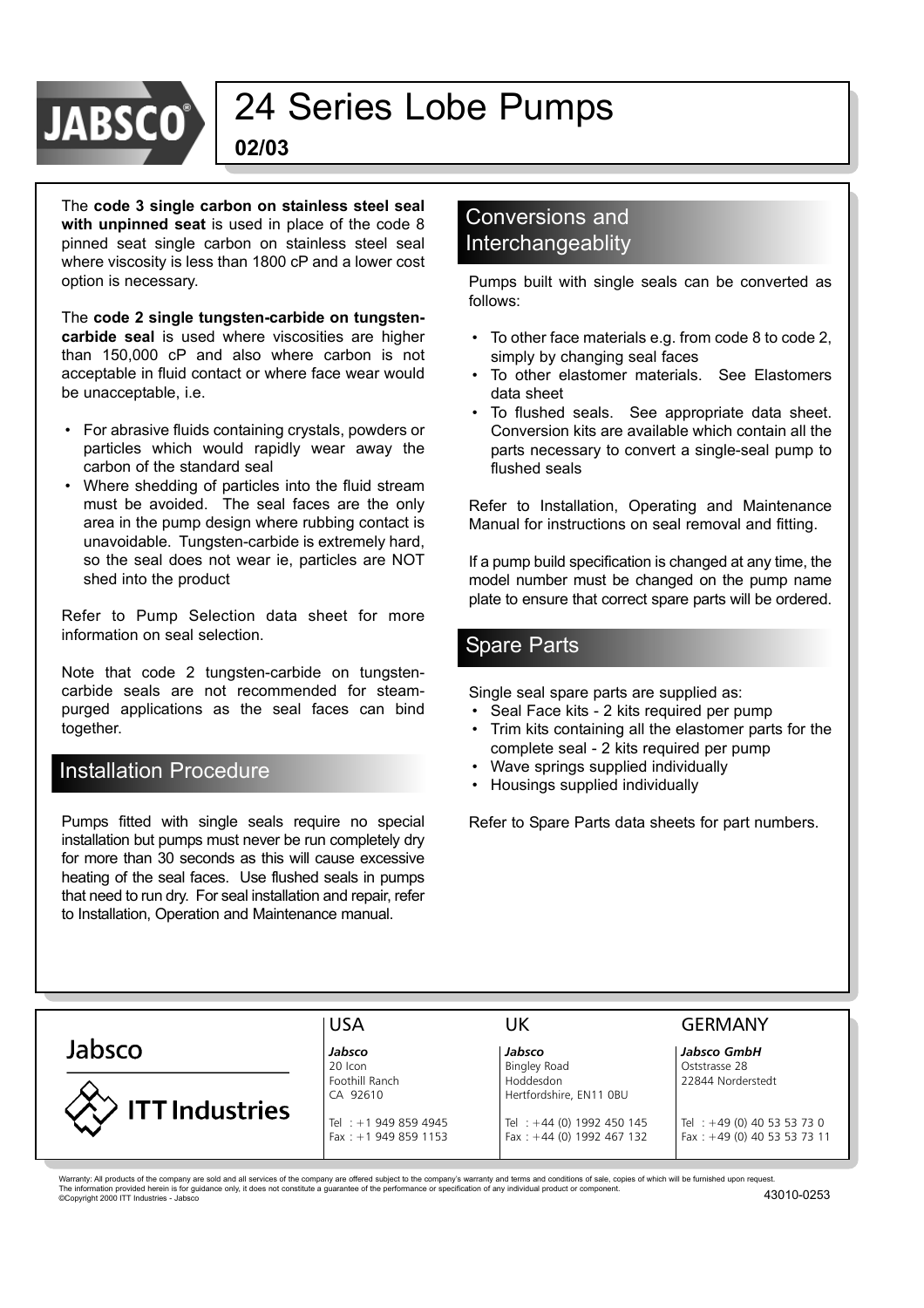

**02/03**

### **Flushed Single Shaft Seals (not S2)**

The flushed seals fitted to 24 Series pumps retain all the features of the single seals, but with the facility to contain a low pressure fluid behind the primary seal. This allows the pump to be used for applications where the single seal alone is unsuitable. This seal type is not available on the S2 size pump.

### Seal Position and Design



The flushed seal uses a lip seal mounted behind the primary seal - Fig 1. This is fitted into the back of the seal housing and runs on the shaft. In use the space between the primary and lip seals is fed with fluid supplied through pipes connected to drilled holes in the seal housing. This seal type utilises a removeable shaft sleeve to avoid wearing of the shaft by the lip seal.

### Materials and Applications

Flushed seals are available in three face material combinations:

**Carbon on Stainless Steel - unpinned seat code 5 Tungsten-carbide on Tungsten-carbide code 7** Carbon on Stainless steel **Carbon on Stainless steel** 

The lip seals are always nitrile.

Flushed seals are run with a low-pressure liquid flush between the primary seal (mechanical face seal) and a lip seal to form a barrier between the pump and the atmosphere.

They are used when

- Pumped fluid changes state in contact with air, e.g. crystallises, forms a film, dries out or precipitates solids. The flush dissolves and rinses away the small amount of reside which could build up on the edges of the seal faces
- Pumped fluid is hot, i.e. over 80°C (175°F). The flushing fluid is used to cool the seal faces
- Pumped fluid is temperature sensitive and degrades when heated by the shearing action of the seal faces. The flushing fluid is used to cool the seal faces
- Pump must run "dry" for prolonged periods (over 30 seconds), i.e. no liquid in pump chamber
- Pump is under high vacuum
- A low pressure sterile barrier is required

The code 7 flushed Tungsten-carbide on Tungstencarbide seal is used where face wear would be unacceptable, i.e.

- For abrasive fluids containing crystals, powders or particles which would rapidly wear away the carbon of the code 5 or 9 seal
- Where shedding of particles into the fluid stream must be avoided

Refer to Pump Selection data sheet for more information on seal selection.

### Installation Procedure

A low-pressure flushing fluid system must be installed as follows:-

- Liquid must be compatible with the pumped fluid; water is the most commonly used liquid
- Pressure shall typically be 0.5 bar (7 psi) gauge
- Flush temperature shall be below it's boiling point, ie maximum of 70°C (160°F) for water.
- Flow rate shall preferably be 2 to 3 litres/min. (0.5) to 0.75 US gal/min) per seal
- Flush fluid should be connected to flow in at the lowest point on the seal housing and out at the highest point to vent air pockets, as shown in Fig. 2 (overleaf).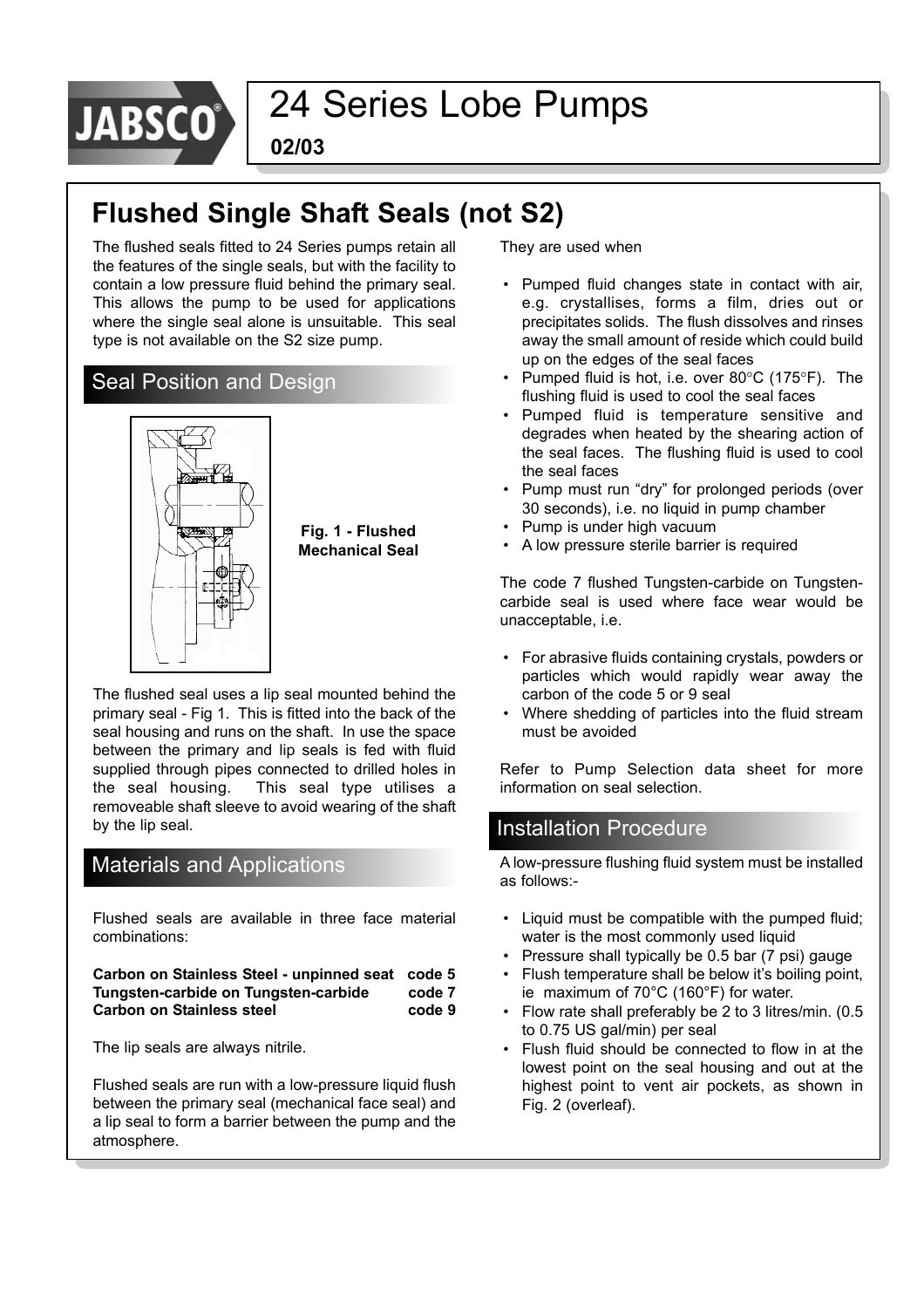

**02/03**



**Fig. 2**

For seal installation and repair, refer to installation, operation and maintenance manual.

### Conversions and Interchangeability

Pumps built with flushed seals can be converted as follows:

- To other face materials e.g. from code 5 to code 7
- To other elastomer materials, see Elastomers data sheet
- To single seals, simply by removing the lip seal

Refer to Installation, Operating and Maintenance Manual for instructions on seal removal and fitting.

If a pump build specification is changed at any time, the model number must be changed on the pump nameplate to ensure that correct spare parts will be ordered.

### Spare Parts

Flushed Single Shaft Seal spare parts are supplied as:

- Seal Face kits 2 kits required per pump
- Lip Seals 2 required per pump
- Seal trim kits containing all the elastomer parts for the complete seal - 2 kits required per pump
- Wave springs supplied individually
- Housings supplied individually
- Drive plates supplied individually

When servicing seals, it is not normally necessary to fit new springs and housings. Drive plates should be inspected for wear and replaced as necessary. Ensure that the correct elastomer trim kits are ordered for the application.

Refer to Spare Parts data sheets for part numbers.

### Jabsco



*Jabsco Jabsco Jabsco GmbH*

20 Icon **Bingley Road** Destace 28 **Properties 28** Interventional Bingley Road Destace 28 22844 Norder Foothill Ranch **Hoddesdon** Hoddesdon 22844 Norderstedt CA 92610 Hertfordshire, EN11 0BU

#### USA UK GERMANY

Tel : +1 949 859 4945 Tel : +44 (0) 1992 450 145 Tel : +49 (0) 40 53 53 73 0 Fax : +1 949 859 1153 Fax : +44 (0) 1992 467 132 Fax : +49 (0) 40 53 53 73 11

Warranty: All products of the company are sold and all services of the company are offered subject to the company's warranty and terms and conditions of sale, copies of which will be furnished upon request. The information provided herein is for guidance only, it does not constitute a guarantee of the performance or specification of any individual product or component. (2000 ITT Industries - Jabsco 43010-0254 (2010-0254)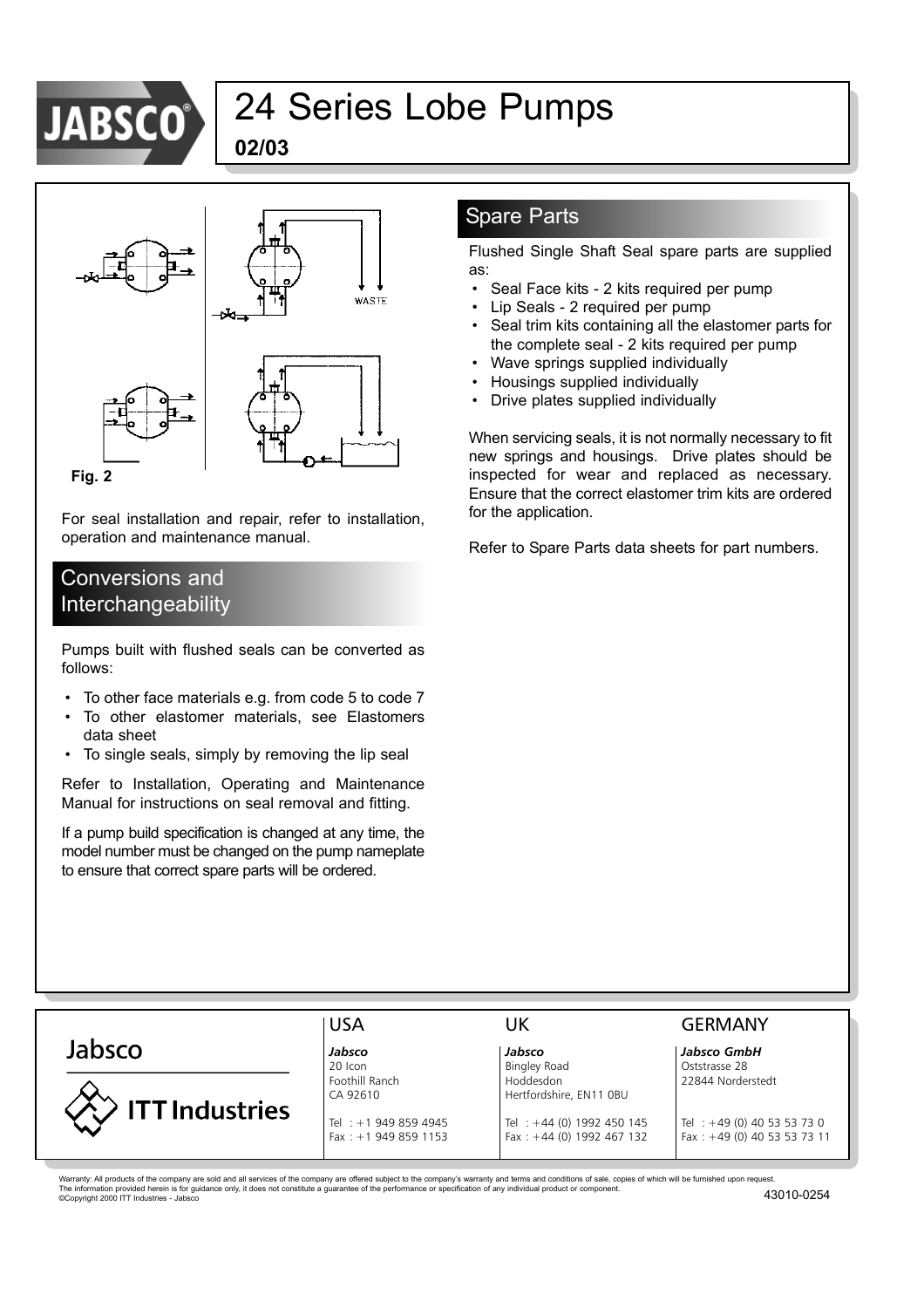

**02/03**

### **Packed Gland**

The packed gland is the most economical and versatile sealing arrangement. Compression packing is used when handling a wide variety of products of differing viscosities and other physical properties.

### Design

The function of a packed gland is such that the compression of the packing rings in an axial direction ie reduction in the axial width of each ring causes an increase in the ring sections across their diameter thus causing a sealing effect between the shaft and the housing. The rings remain static in their housing due to a lower torsional effect at their outer diameter ie the shaft rotates within the packing rings. The compression of the rings is effected by the use of a gland follower that is clamped onto the rings by two clamping nuts.

The rotation of the shaft within the packing rings causes frictional heat to build up. It is necessary, therefore, to allow a small leakage of product between the packing rings and the shaft to dissipate this heat ie the product being pumped is used to 'lubricate' the packing. This leakage should be small and can be controlled by adjusting the clamping force from the two nuts. The packing rings on A1 through to E2 size pumps run on a hardened shaft-sleeve that is easily removed and replaced when it becomes excessively worn.



**Fig. 1 - Packed Gland**

#### **Materials of Construction: -**

| Packing ring -          | Aramid fibre impregnated     |
|-------------------------|------------------------------|
|                         | with food grade grease       |
| Number of rings -       | S2 pump- 2 rings per shaft   |
|                         | A1 to D2 pumps - 3 rings per |
|                         | shaft                        |
|                         | E2 pump- 4 rings per shaft   |
| <b>Gland Follower -</b> | 316 Stainless Steel          |
| Shaft Sleeve -          | Hard Chrome plated           |
|                         | stainless steel (not S2)     |
|                         |                              |

### **Applications**

Typical products sealed with gland packing are those where the alternative would be an expensive mechanical seal and support systems eg:

- Chocolate requires double mechanical seal and pressurised food grade oil flushing system
- Chemicals often requires double mechanical seal and pressurised flushing system
- Chemicals often requires exotic mechanical seals and elastomer components

Gland packing **SHOULD NOT BE USED WHEN** there are large variations in differential pressure across the pump. This causes excessive leakage when pressures are high which can be countered by increasing the clamping force on the gland follower. However, when the pressure drops the extra compression created by the increased clamping force causes a loss of lubrication of the packing rings and subsequent 'burning up' of the rings (hardening) which itself results in excessive leakage occurring.

### Installation

No special installation or additional services are required.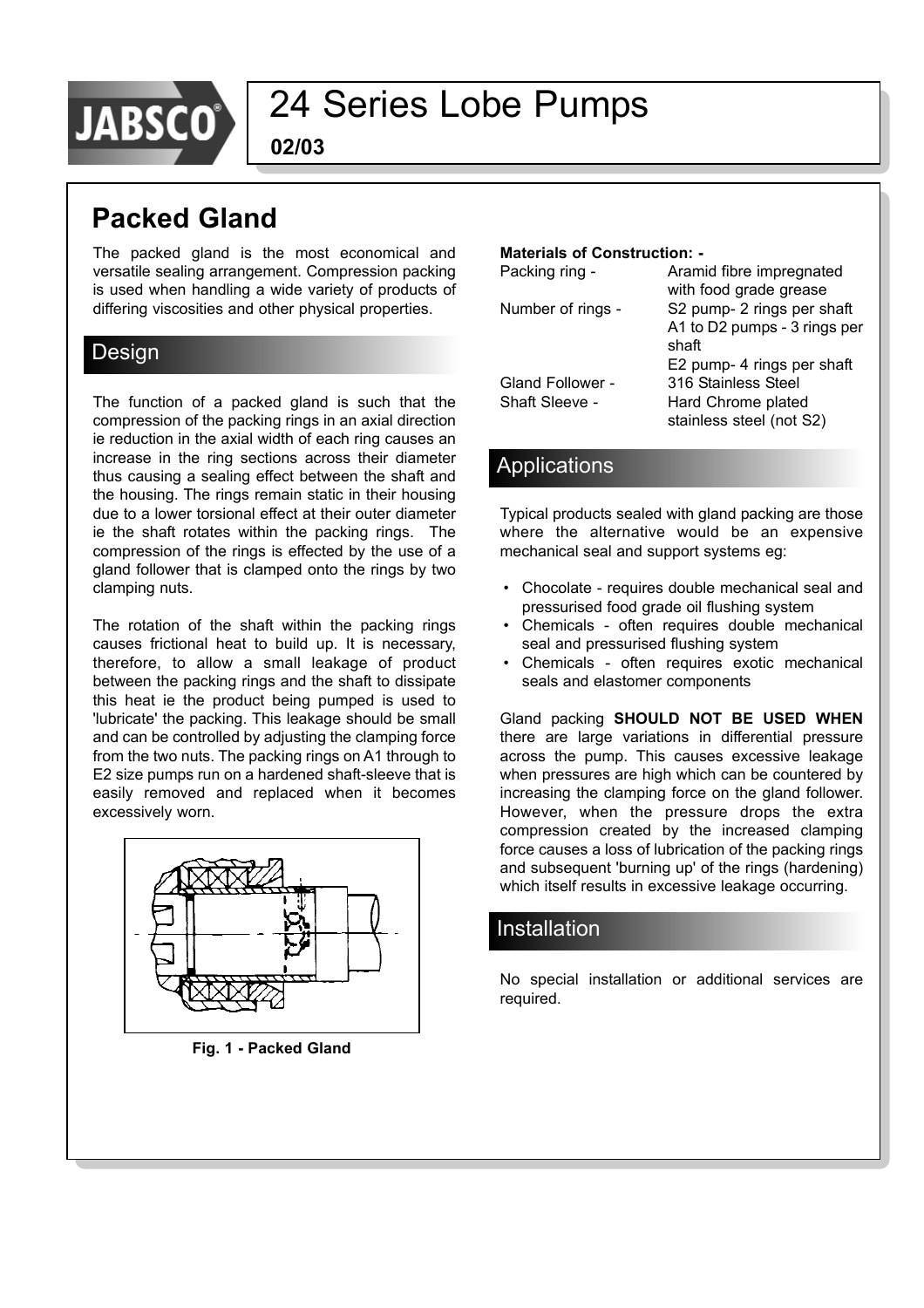

**02/03**

### Conversions and **Interchangeability**

It is not possible to easily convert mechanical seal pumps to gland packing because the shafts need to be changed to allow fitment of the shaft sleeves on A1 to E2 size pumps. Removal of the shafts would necessitate a complete strip down of the pump bearing housing, which would be uneconomical to do. Further, on all pump types it is not possible to run the packing directly on stainless steel shafts where a mechanical seal has previously been fitted. This is because the shaft is 'dimpled' for the set-screws in the drive collar used to drive the mechanical shaft seal. This dimple would tear up the packing rings. Pumps fitted with Packed Gland can be converted to mechanical seals provide that the shaft or shaft sleeves are not worn on the area under the packing rings. Simply remove the packed gland housing and 'dimple' the shafts or shaft sleeves (where fitted) in the appropriate place (see instruction leaflet supplied with the mechanical seals for position to 'dimple the shaft/sleeve).

### Spare Parts

- Individual packing rings
- Shaft sleeves (where used)
- Gland housings
- O-rings used to seal the housing to rotor case
- Gland clamp nuts and studs

|                       | <b>USA</b>                 | UΚ                                   | <b>GERMANY</b>                |
|-----------------------|----------------------------|--------------------------------------|-------------------------------|
| Jabsco                | Jabsco                     | Jabsco                               | Jabsco GmbH                   |
|                       | 20 Icon                    | <b>Bingley Road</b>                  | Oststrasse 28                 |
|                       | Foothill Ranch<br>CA 92610 | Hoddesdon<br>Hertfordshire, EN11 0BU | 22844 Norderstedt             |
| <b>ITT Industries</b> | Tel: +1 949 859 4945       | Tel: +44 (0) 1992 450 145            | Tel : $+49$ (0) 40 53 53 73 0 |
|                       | Fax: $+1$ 949 859 1153     | Fax: $+44$ (0) 1992 467 132          | Fax: $+49$ (0) 40 53 53 73 11 |

Warranty: All products of the company are sold and all services of the company are offered subject to the company's warranty and terms and conditions of sale, copies of which will be furnished upon request. The information provided herein is for guidance only, it does not constitute a guarantee of the performance or specification of any individual product or component.<br>©Copyright 2000 ITT Industries - Jabsco 43010-0255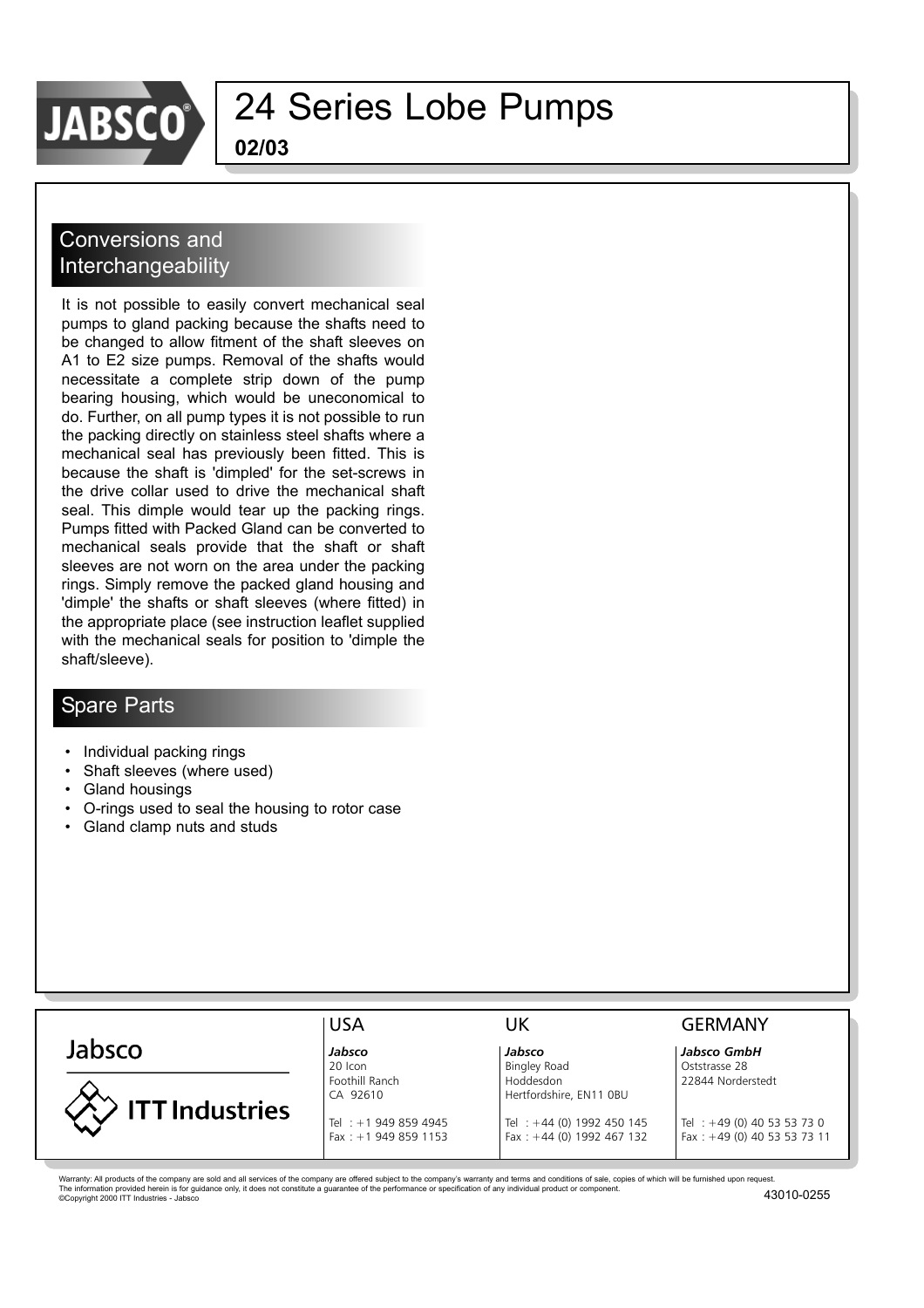

**02/03**

### **Single ëOí Ring Seals (not for S2 or E2)**

This seal is designed as a low cost shaft-sealing device and utilises a single Nitrile O-ring working under dynamic conditions. This seal is not available on S2 or E2 Size Pumps.

#### Seal Position and Design

The O-ring is housed in a removable housing mounted to the rear of the rotor case in the same way as the mechanical face type seals. A removable sleeve is fitted onto the shaft and rotates with the shaft. The O-ring remains static in the housing and the sleeve rotates against the inner diameter of the O-ring. See Fig. 1

### Materials and Applications

This type of seal can be used for products that are nonabrasive and have some lubricating properties of their own. e.g. oil based products. Because of the narrow sealing surface that the O-ring presents against the sleeve, it can also be used for products that have a tendency to polymerise (ball up). This polymerisation occurs due to frictional heat generated between the faces of a normal mechanical face type seal and would require a double mechanical seal system with an expensive pressurised flushing system. The O-ring seal does not need this expensive flushing system.

#### **Maximum Operating Conditions: -**

| <b>PUMP</b>                                |                                                       |  |  |  |  | A1   A2   B1   B2   C1   C2   D1 | D <sub>2</sub> I |
|--------------------------------------------|-------------------------------------------------------|--|--|--|--|----------------------------------|------------------|
| Max. Pres. 7.5 6.0 6.7 6.0 6.0 6.0 5.0 5.0 |                                                       |  |  |  |  |                                  |                  |
| - bar (psi)                                | $(110)$ (87) $(97)$ (87) $(87)$ (87) $(87)$ (73) (73) |  |  |  |  |                                  |                  |
| Max. Pump                                  | 650                                                   |  |  |  |  | 650 500 500 350 350 350 350      |                  |
| Speed - rpm                                |                                                       |  |  |  |  |                                  |                  |
| Temp.                                      | 0° to 100°C (32° to 212°F)                            |  |  |  |  |                                  |                  |
| $^{\circ}$ C ( $^{\circ}$ F                |                                                       |  |  |  |  |                                  |                  |

#### **Typical products are:** -

- **Milk**
- **Yoghurt**
- Dairy creams
- Latex

#### **It has also been found to give excellent results with:-**

- Jams (conserves)
- Glucose solutions

These seals must be used in conjunction with normal chemical resistance guidelines and should not be allowed to run dry. i.e. without product in the pump.

### Installation Procedure

The single O-ring can be installed very easily without any rotor case modification. (See Installation, Operating and Maintenance manual). Once installed the primary sealing O-ring can be removed from the rear of the pump. If it becomes necessary, the sleeve upon which the O-ring runs can also be removed and replaced.

### Conversion and Interchangeability

The single O-ring seal is fully interchangeable with all mechanical seal types without any modification to other components, e.g. rotor case. See spare parts list for conversion kit. However, if the wear sleeve is required this will neccessitate new shafts being fitted.

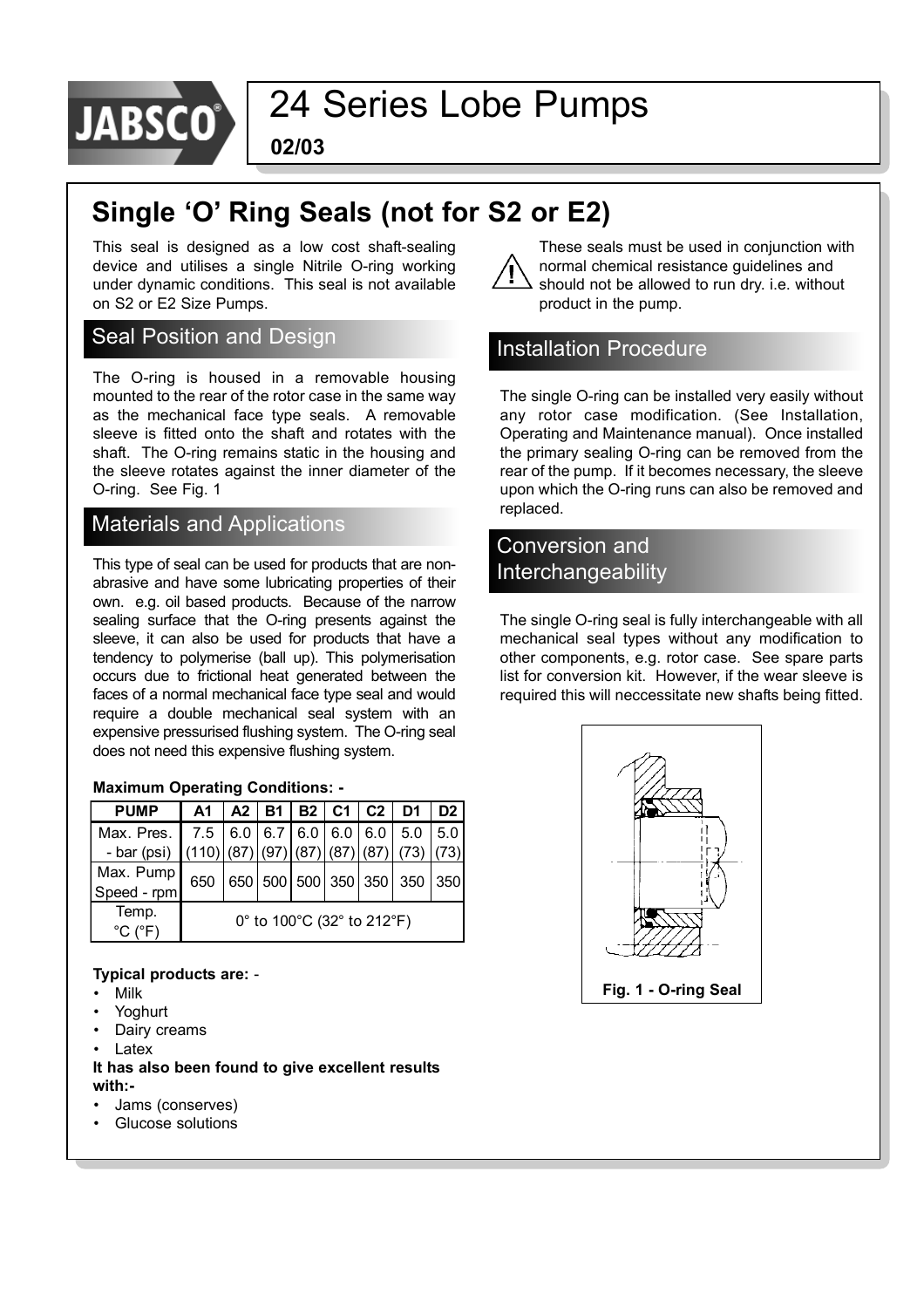

**02/03**

#### Spare Parts

It is important to establish O-ring lifetime by trials and a planned O-ring replacement programme initiated. Due to the low costs and ease with which the O-rings can be changed this replacement programme can easily be co-ordinated with regular manual cleaning or inspection. Spare O-rings can be supplied. (See spare parts list).

| Jabsco                | Jabsco                          | Jabsco                        |
|-----------------------|---------------------------------|-------------------------------|
|                       | 20 Icon                         | Bingley Road                  |
|                       | Foothill Ranch                  | Hoddesdon                     |
|                       | CA 92610                        | Hertfordshire, EN11 0BU       |
| <b>ITT Industries</b> | $+$ $+$ 1 0.40 250 40.45<br>Tol | $+$ $+$ $14$ $(0)$ 1002 150 1 |



### **GERMANY**

*Jabsco Jabsco Jabsco GmbH* Oststrasse 28 22844 Norderstedt

Tel : +1 949 859 4945 Tel : +44 (0) 1992 450 145 Tel : +49 (0) 40 53 53 73 0<br>Fax : +1 949 859 1153 Fax : +44 (0) 1992 467 132 Fax : +49 (0) 40 53 53 73 11  $Fax : +49(0)$  40 53 53 73 11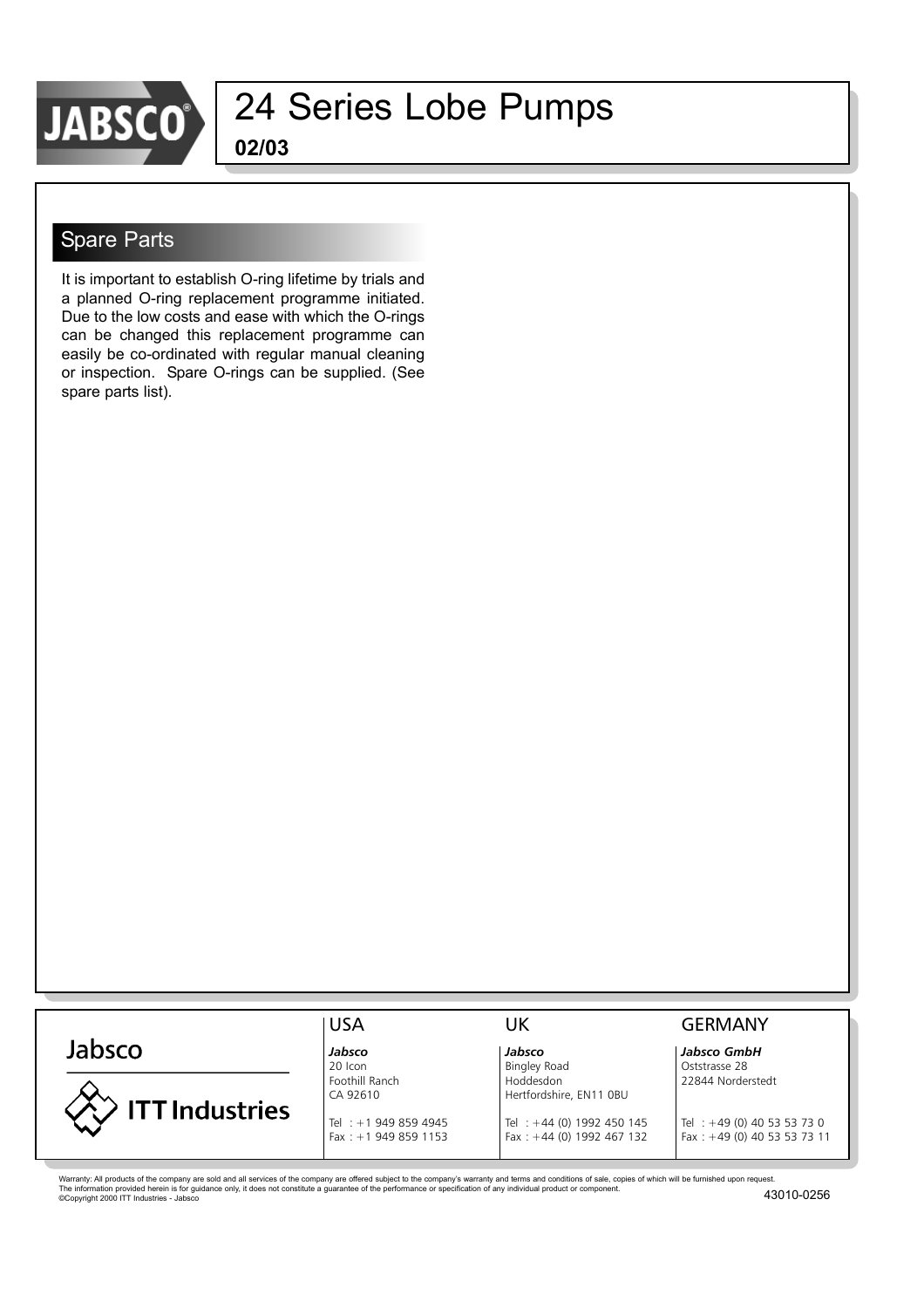

**02/03**

### **Elastomers**

In a 24 Series pump there are 11 sealing O-rings in contact with the pumped fluid (See Fig. 1). Great care is taken in the manufacture of the O-rings to ensure that there are no imperfections on the surfaces which can harbour bacteria and the design of the moulds is such that there is no moulding flash on critical sealing edges.

#### Materials and Standards

24 Series pumps can be specified with up to 4 alternative sealing materials:

- **Nitrile -** This 3A-grade nitrile has a good balance of properties and is resistant to many chemicals as well as oil and fat-based products.
- **EPDM -** This peroxide cured grade of EPDM conforms to the requirements of the US FDA Code of Federal Regulations Title 21 section 177.2600 "Rubber Articles Intended for Repeated Useî. This material is chosen for its excellent resistance to water-based solutions, and particularly to hot water and steam, and also for its acceptability in contact with pharmaceutical products, foods etc. EPDM is not suitable for contact with mineral oils.
- **Viton<sup>®</sup>** generic name F.P.M. This grade of Viton<sup>®</sup> conforms to the requirements of the US FDA Code of Federal Regulations Title 21 section 177.2600 "Rubber Articles Intended for Repeated Use". This Viton<sup>®</sup> has excellent resistance to many chemicals, oils and solvents and also has a wide operating temperature range.
- **PTFE** often called Teflon<sup>®</sup>. PTFE has exceptional resistance to chemicals. 24 Series pumps utilise a PTFE encapsulated Viton<sup>®</sup> O-ring to seal the static seal face to the rotor case and the rotors seal face to the shaft. The end cover joint is a solid O-ring. The shaft sleeve, rotor bolt and rotor O-rings are also made from solid PTFE. Note that PTFE jonts must be replaced regularly especially if subjected to wide temperature variations. All solid PTFE components conform to the US FDA Code of Federal Regulations Title 21 section 177.1550, See Fig. 3 overleaf.

Perfluoroelastomer - Often referred to as Kalrez®, this being the original version of this material. Others now available are Chemraz<sup>®</sup> and Isolast<sup>®</sup>. Perfluoroelastomer is resistant to virtually all chemicals and is sometimes seen as an "elastomeric version of PTFE". Due to it's superior chemical resistance and the difficult manufacturing techniques required to manufacture it, it is also very expensive around 100 times the price of Nitrile and 10 times the price of PTFE. Never-the-less, in some circumstances it is the only alternative. 24 Series pumps fitted with Perfluoroelastomer O-rings have a solid PTFE end cover O-ring due to it's large size and therefore cost, it is also the most easy to replace. Where absolutely necessary this end cover O-ring can also be supplied in Perfluoroelastomer (by special request).

| <b>Material</b>                                                                  | Temperature<br>Range                                   | Conformance<br>to Standards | Model<br><b>Number</b><br>Suffix |
|----------------------------------------------------------------------------------|--------------------------------------------------------|-----------------------------|----------------------------------|
| <b>Nitrile</b>                                                                   | $-30$ to $+110^{\circ}$ C<br>$-22$ to $+230^{\circ}$ F | US 3-A 18-03                | None                             |
| <b>EPDM</b>                                                                      | -35 to $+140^{\circ}$ C<br>$-31$ to $+285^{\circ}$ F   | US FDA CFR 21 177.2600      | E                                |
| Viton®                                                                           | $-25$ to $+180^{\circ}$ C<br>$-13$ to $+355^{\circ}$ F | US FDA CFR 21 177,2600      |                                  |
| <b>PTFE</b>                                                                      | $-20$ to $+180^{\circ}$ C<br>$-4$ to + 355°F           | US FDA CFR 21 177.1550      | P                                |
| Perfluoroelastomer<br>(Kalrez <sup>®</sup> or similar) $-58$ to $+536^{\circ}$ F | $-50$ to $+280^{\circ}$ C                              | None                        | Κ                                |

For full details of material compatibility, refer to Jabsco Liquid Compatibility Guide, publication number SD932.

#### Conversions and Interchangeability

Pumps can easily be converted to other elastomer specifications by ordering a complete pump head trim kit. Refer to Installation, Operating and Maintenance Manual for instructions on seal removal and fitting.

If a pump build specification is changed at any time, the model number must be changed on the pump nameplate to ensure that correct spare parts will be ordered.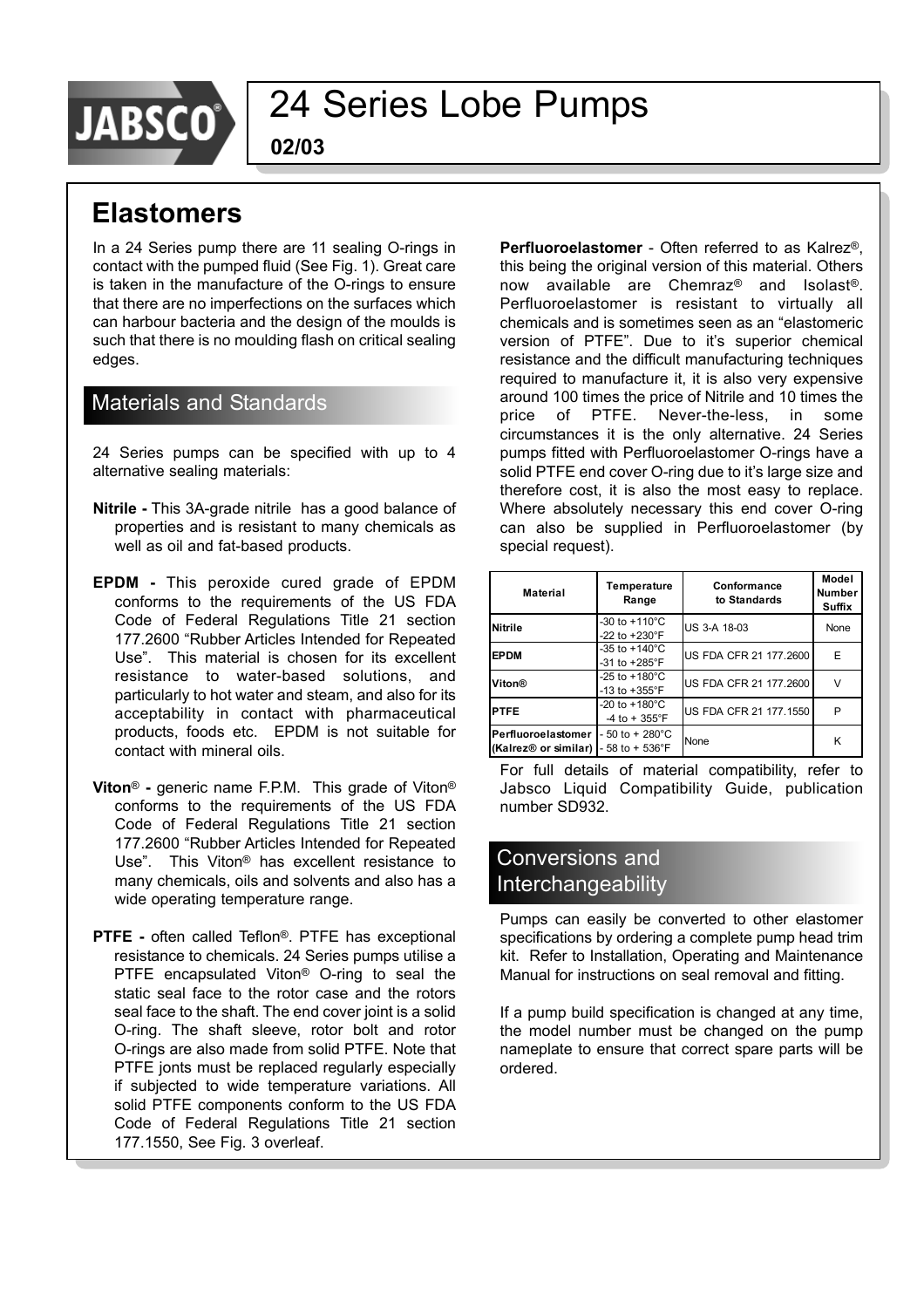

# JABSCO<sup>3</sup> 24 Series Lobe Pumps

**02/03**

### Spare Parts

Elastomer spares can be ordered as :

• Pump Head trim kit - consists of all the elastomer parts required for one complete pump.

#### **All O-rings can be supplied individually.**

Refer to spare parts data sheets for part numbers.

|                                                                                                                                                                                                                | <b>USA</b>                                    | UK                                                       | <b>GERMANY</b>                                             |
|----------------------------------------------------------------------------------------------------------------------------------------------------------------------------------------------------------------|-----------------------------------------------|----------------------------------------------------------|------------------------------------------------------------|
| Jabsco                                                                                                                                                                                                         | Jabsco<br>20 Icon                             | Jabsco<br><b>Bingley Road</b>                            | Jabsco GmbH<br>Oststrasse 28                               |
|                                                                                                                                                                                                                | Foothill Ranch<br>CA 92610                    | Hoddesdon<br>Hertfordshire, EN11 OBU                     | 22844 Norderstedt                                          |
| ITT Industries                                                                                                                                                                                                 | Tel : +1 949 859 4945<br>$Fax : +19498591153$ | Tel: +44 (0) 1992 450 145<br>Fax: $+44$ (0) 1992 467 132 | Tel : +49 (0) 40 53 53 73 0<br>Fax: +49 (0) 40 53 53 73 11 |
|                                                                                                                                                                                                                |                                               |                                                          |                                                            |
| Warranty: All products of the company are sold and all services of the company are offered subject to the company's warranty and terms and conditions of sale, copies of which will be furnished upon request. |                                               |                                                          |                                                            |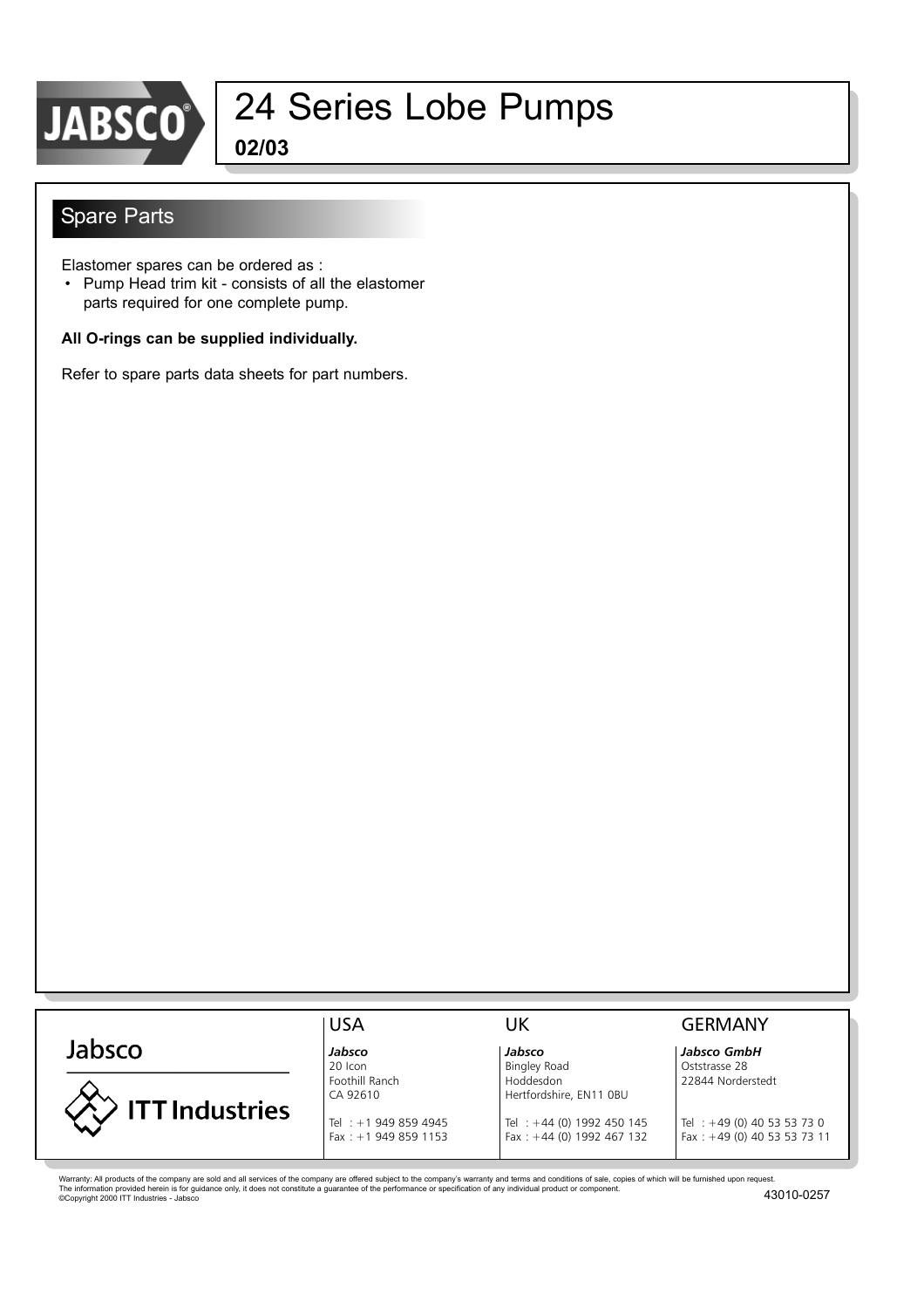

**02/03**

### **End Covers**

The 24 Series end cover is sealed to the rotor case by an O-ring in a groove precisely-machined in the endcover which minimises product retention and assists in effective CIP - Fig. 1. The end cover is held in place by bolts and can easily be removed for inspection of the pump head and for servicing. There are 4 slots on the sides of the cover to aid removal especially when sticky products have been pumped.



#### **Fig. 1**

There are 3 other alternative end cover types available, all of which are completely interchangeable with the standard cover

These are :-

- End cover relief valve
- Temperature Control Jackets
	- End cover jacket
	- Pump head jackets

### End Cover Relief Valve

See seperate data sheet - Relief Valve.

### End Cover Temperature Control Jackets

See seperate data sheet - Temperature Control Jackets.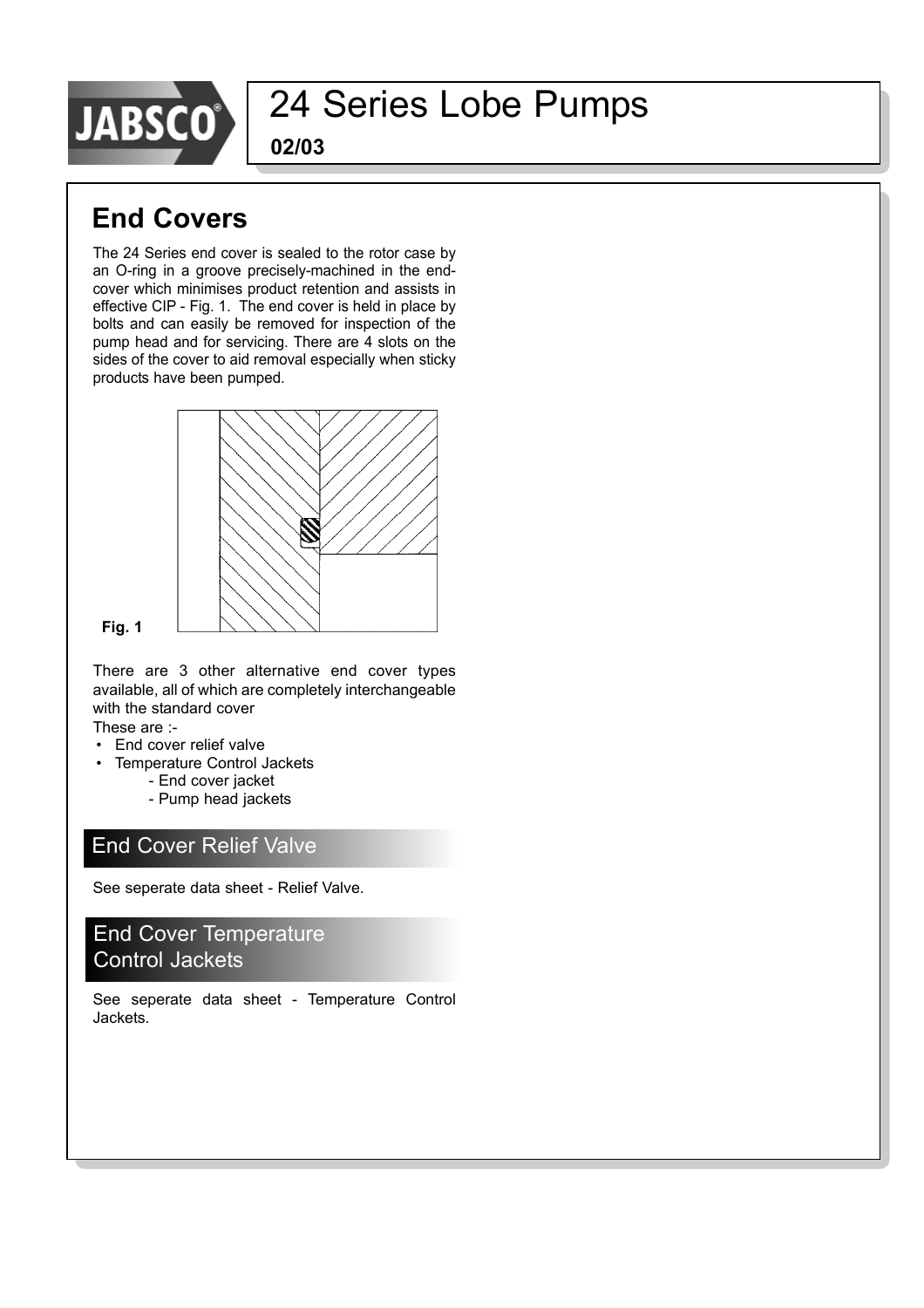

|                       | <b>USA</b>                          | JK                                  | GERMANY                                                                                                                                                                                                                                                                                                            |
|-----------------------|-------------------------------------|-------------------------------------|--------------------------------------------------------------------------------------------------------------------------------------------------------------------------------------------------------------------------------------------------------------------------------------------------------------------|
| Jabsco                | Jabsco                              | Jabsco                              | Jabsco GmbH                                                                                                                                                                                                                                                                                                        |
|                       | 20 Icon                             | <b>Bingley Road</b>                 | Oststrasse 28                                                                                                                                                                                                                                                                                                      |
|                       | Foothill Ranch                      | Hoddesdon                           | 22844 Norderstedt                                                                                                                                                                                                                                                                                                  |
|                       | CA 92610                            | Hertfordshire, EN11 OBU             |                                                                                                                                                                                                                                                                                                                    |
| <b>ITT Industries</b> |                                     |                                     |                                                                                                                                                                                                                                                                                                                    |
|                       | Tel: +1 949 859 4945                | Tel: +44 (0) 1992 450 145           | Tel : +49 (0) 40 53 53 73 0                                                                                                                                                                                                                                                                                        |
|                       | $\sim$ 0.00 0.00 $\sim$ $\sim$ 0.00 | $\cdots$ $\cdots$ $\cdots$ $\cdots$ | $\sqrt{2}$ $\sqrt{2}$ $\sqrt{2}$ $\sqrt{2}$ $\sqrt{2}$ $\sqrt{2}$ $\sqrt{2}$ $\sqrt{2}$ $\sqrt{2}$ $\sqrt{2}$ $\sqrt{2}$ $\sqrt{2}$ $\sqrt{2}$ $\sqrt{2}$ $\sqrt{2}$ $\sqrt{2}$ $\sqrt{2}$ $\sqrt{2}$ $\sqrt{2}$ $\sqrt{2}$ $\sqrt{2}$ $\sqrt{2}$ $\sqrt{2}$ $\sqrt{2}$ $\sqrt{2}$ $\sqrt{2}$ $\sqrt{2}$ $\sqrt{2$ |

Warranty: All products of the company are sold and all services of the company are offered subject to the company's warranty and terms and conditions of sale, copies of which will be furnished upon request.<br>The informatio

Fax : +1 989 859 1153 Fax : +44 (0) 1992 467 132 Fax : +49 (0) 40 53 53 73 11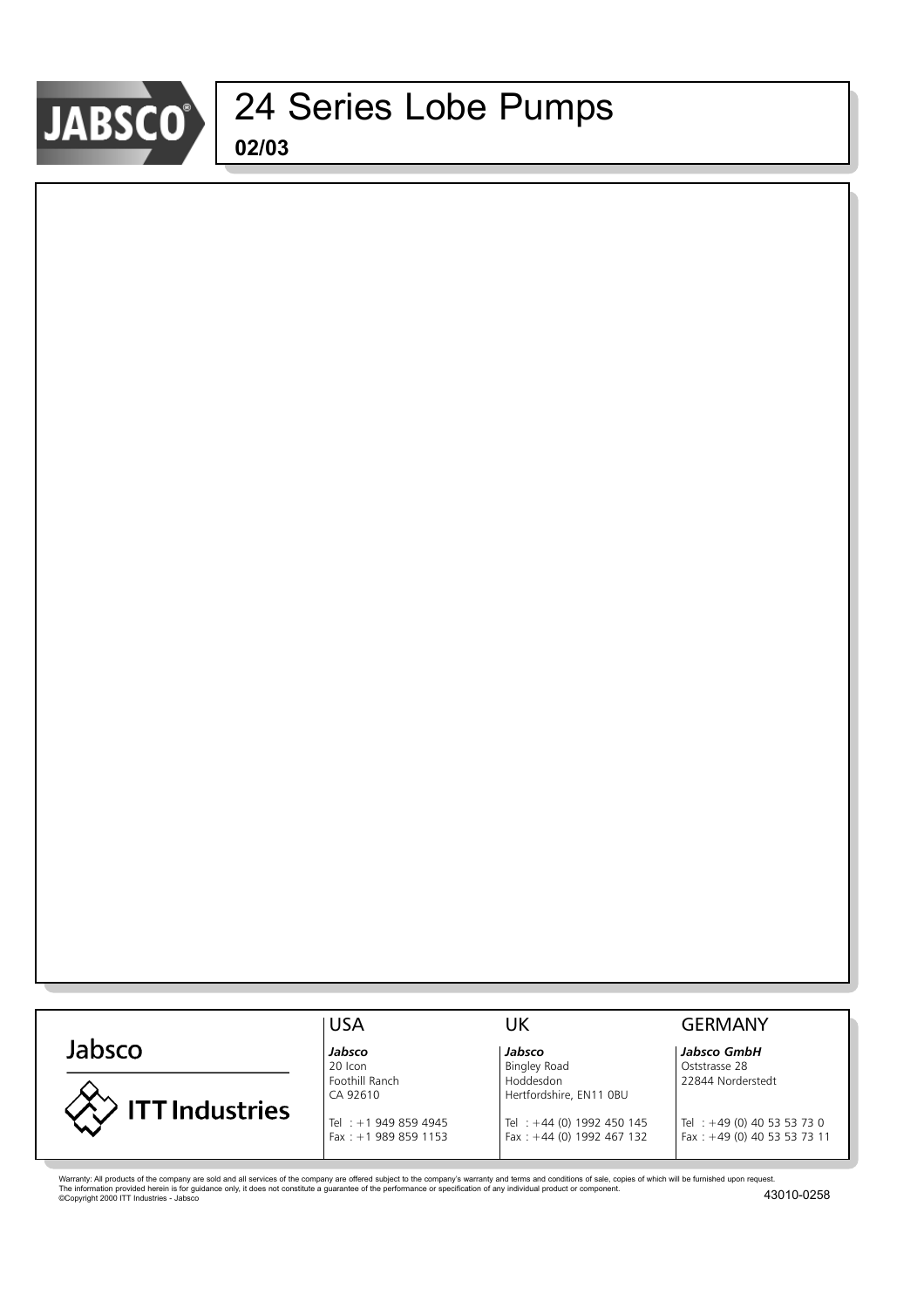

**02/03**

### **End Cover Relief Valve (not S2 or E2)**

24 Series pumps can be fitted with an end cover relief valve which can be set to protect the PUMP ONLY from overpressure. This valve is not designed to protect the system or to provide long term by-pass of liquid. If this is required then an IN-LINE relief valve should be fitted which can by-pass the liquid back to the suction vessel during overpressure situations. Features of the end cover relief valve include :

- Simple pump protection device
- Easy to fit and to set
- No 'dead leg' or by-pass loops
- 80% 'crack' pressure, no seeping
- Full by-pass of liquids up to 5,000 cP

The relief valve is simply fitted onto the rotor case (pump body) in place of the standard end cover. In order to achieve the best operating parameters the valve is designed to operate in ONE DIRECTION ONLY.

The function is as follows  $-$  a channel is connected between the discharge side of the pump and the centre of the diaphragm. Behind the diaphragm is a spring loaded piston. As the pressure on the discharge side of the pump increases it reaches a point where the spring load is overcome. At this point the diaphragm is lifted off of it's seat. This exposes the full area of the diaphragm to the discharge pressure which in turn increases the load to the piston by a factor 5 or more. Due to this sudden increase in load the valve opens fully and allows the product to by-pass back to the suction side of the pump via another channel. The valve does not close again until the discharge pressure drops to approx 10% of the pressure required to 'crack' open the valve. It may be necessary to stop the pump.

The spring load can be manually adjusted to give different opening pressures of the valve up to the maximum pressure capability of the pump. See Fig. 1.



#### Installation Procedure

The valve will only work in one direction of flow, a 'Direction of Flow' arrow is attached to the cover. The cover MUST be fitted with this arrow facing in the correct direction. The procedure for setting the opening pressure of the valve is shown in the Installation, Operating and Maintenance Manual.

### Spare Parts

Parts are available as individual items or as a kit of parts (O-ring and Diaphragm) Refer to Spare Parts data sheets for part numbers.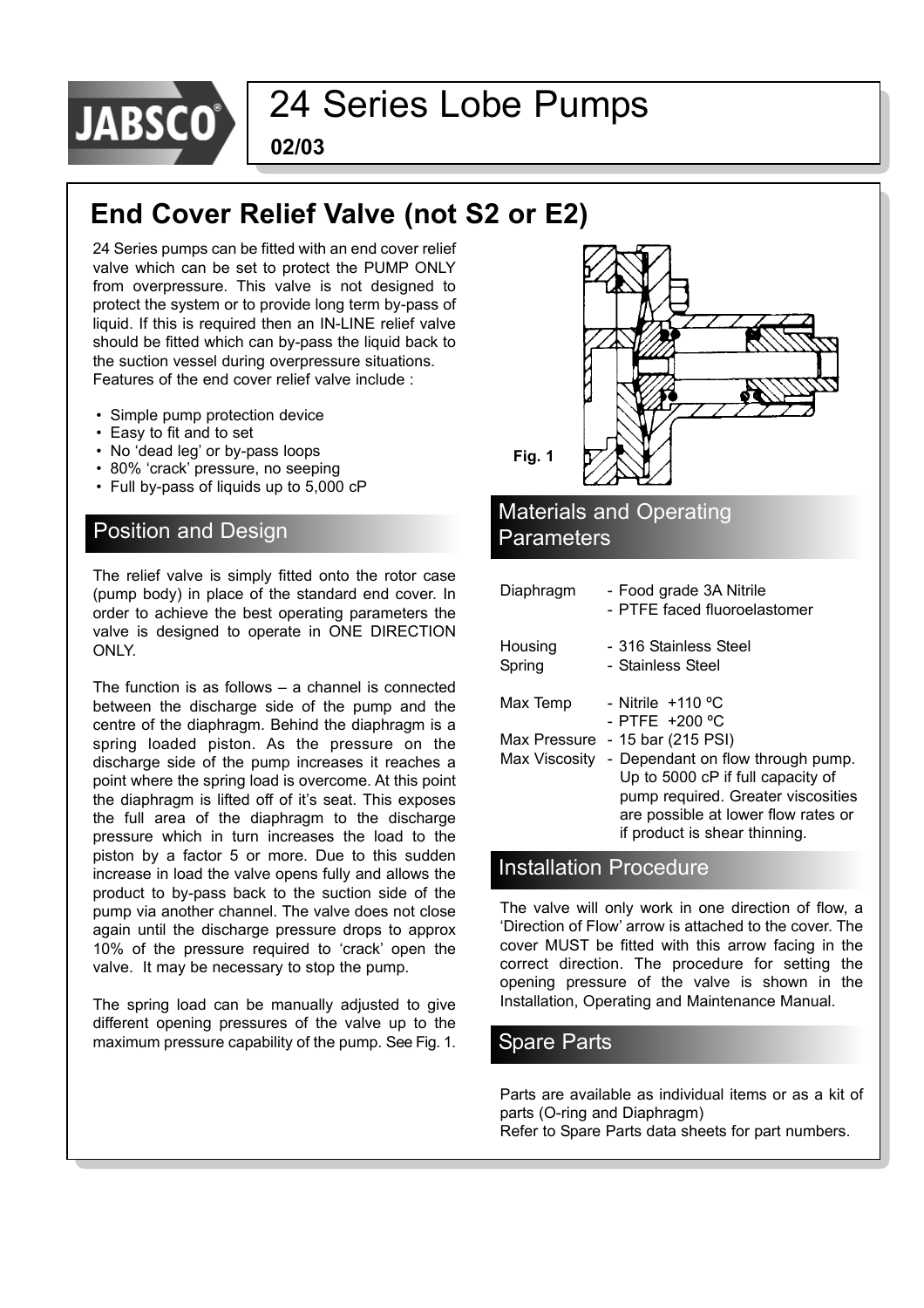

# **02/03** JABSCO<sup>3</sup> 24 Series Lobe Pumps



| Pump                                                  |  |  |  | A1   A2   B1   B2   C1   C2   D1   D2 |  |
|-------------------------------------------------------|--|--|--|---------------------------------------|--|
| <b>Dim A (cm)</b> 157 165 191 198 267 276 327 339     |  |  |  |                                       |  |
| <b>Dim A (inch)</b> 6.2 6.5 7.5 7.8 10.5 11 12.9 13.5 |  |  |  |                                       |  |

|                       | <b>USA</b>                                                 | UK                                                                                  | <b>GERMANY</b>                                                 |
|-----------------------|------------------------------------------------------------|-------------------------------------------------------------------------------------|----------------------------------------------------------------|
| Jabsco                | Jabsco<br>20 Icon<br>Foothill Ranch                        | Jabsco<br><b>Bingley Road</b><br>Hoddesdon                                          | Jabsco GmbH<br>Oststrasse 28<br>22844 Norderstedt              |
| <b>ITT Industries</b> | CA 92610<br>Tel: +1 949 859 4945<br>Fax: $+1$ 949 859 1153 | Hertfordshire, EN11 OBU<br>Tel: +44 (0) 1992 450 145<br>Fax: $+44$ (0) 1992 467 132 | Tel : $+49$ (0) 40 53 53 73 0<br>Fax: $+49$ (0) 40 53 53 73 11 |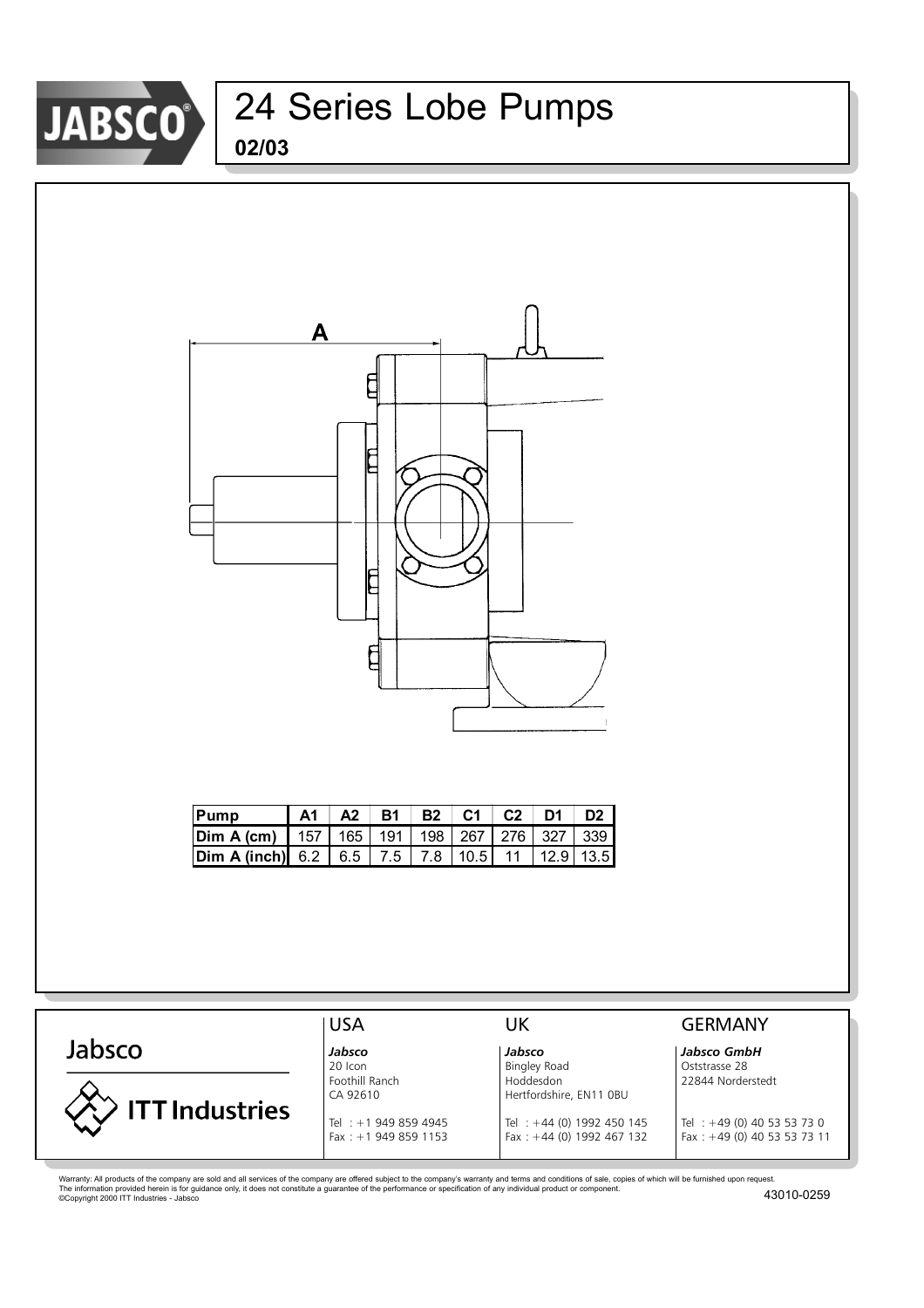

**02/03**

### **Port Connections**

24 Series are available with a wide variety of port types.



The S2 pump differs slightly in that the port connection is a BSP INTERNAL THREADED design. Where hygienic connections are required additional port connectors are screwed into this BSP thread. The port connector is sealed at it's base to ensure that no product comes in contact with the BSP thread, thus ensuring maximum cleanliness, See Fig.



In many cases (A1 to D1 size pumps) a second size of port is available. This is one size larger than the standard port size and allows the pump to be coupled to larger pipes without the need of adaptor pieces. Thus reducing the installed cost of the pump.

| Port Connection types available for                                        | Ordering |
|----------------------------------------------------------------------------|----------|
| S <sub>2</sub> to D <sub>2</sub> 24 Series Pumps                           | Code     |
| Tri-Clamp - BS 4825 : Part 3                                               |          |
| Male screwed BS parallel pipe thread to<br>BS 2779 DIN 259, ISO 7/1 : 1982 | 2        |
| ISS/IDF (International Dairy Federation)<br>to ISO 2853 - BS 4825 : Part 4 | 3        |
| RJT (British Milk) to BS 4825 : Part 5                                     | 4        |
| 3A Acme Bevel Seat                                                         | 5        |
| <b>DIN 11851</b>                                                           | 6        |
| <b>SMS 1146</b>                                                            |          |
| NPT male screwed taper pipe thread -<br>ANSI B <sub>2.1</sub>              |          |

For E2 port types see over.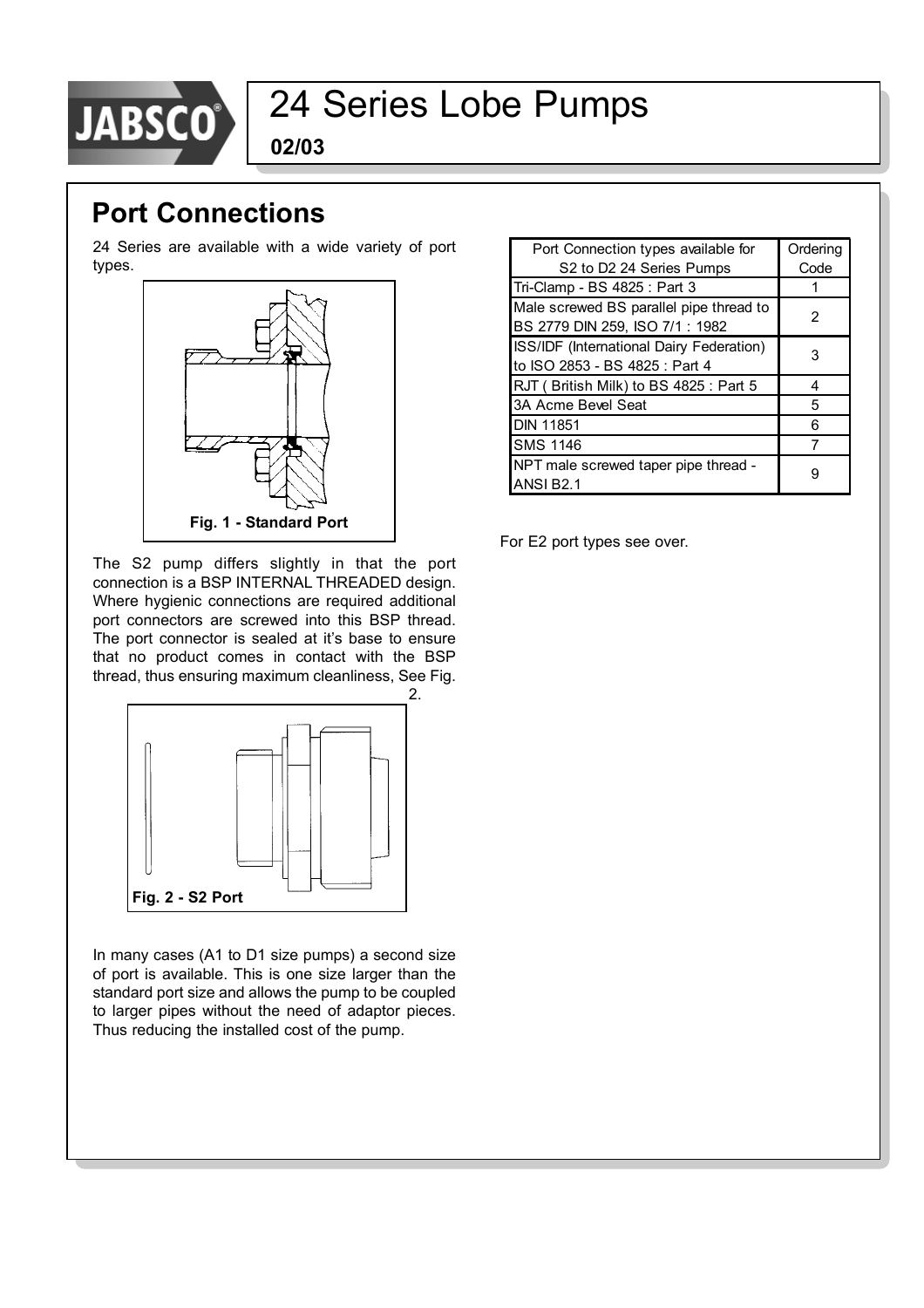

# JABSCO<sup>®</sup> 24 Series Lobe Pumps

**02/03**

| Port types for S2 to D2 size pumps |                |          |                       |                     |                     |                |                                               |                       |
|------------------------------------|----------------|----------|-----------------------|---------------------|---------------------|----------------|-----------------------------------------------|-----------------------|
|                                    |                | Size     |                       |                     |                     |                | Port Size - Inch or millimetre as appropriate |                       |
| Code                               | Type           |          | S <sub>2</sub>        | A1                  | A2/B1               | <b>B2/C1</b>   | C2/D1                                         | D <sub>2</sub>        |
| 1                                  | Tri-Clamp      | Standard | 1                     | 1                   | $1\frac{1}{2}$      | $\overline{2}$ | 3                                             | 4                     |
|                                    |                | Enlarged | $\tilde{\phantom{a}}$ | $1\frac{1}{2}$      | $\overline{2}$      | 3              | 4                                             | $\sim$                |
| $\overline{2}$                     | BSP (male)     | Standard | 1                     | 1                   | $1\frac{1}{2}$      | $\overline{2}$ | 3                                             | 4                     |
|                                    |                | Enlarged | $\tilde{\phantom{a}}$ | $1\frac{1}{2}$      | 2                   | 3              | 4                                             | $\tilde{\phantom{a}}$ |
| 3                                  | <b>IDF</b>     | Standard | 1(25)                 | 1(25)               | $1\frac{1}{2}$ (38) | 2(51)          | 3(76.1)                                       | 4(101.6)              |
|                                    |                | Enlarged | $\tilde{\phantom{a}}$ | $1\frac{1}{2}$ (38) | 2(51)               | 3(76.1)        | 4(101.6)                                      | $\tilde{}$            |
| $\overline{4}$                     | <b>RJT</b>     | Standard | 1                     |                     | $1\frac{1}{2}$      | 2              | 3                                             | 4                     |
|                                    | (British Milk) | Enlarged | $\tilde{\phantom{a}}$ | $1\frac{1}{2}$      | $\overline{2}$      | 3              | 4                                             | $\tilde{\phantom{a}}$ |
| 5                                  | 3A Bevel Seat  | Standard | 1                     | 1                   | $1\frac{1}{2}$      | $\overline{2}$ | 3                                             | 4                     |
|                                    |                | Enlarged | $\tilde{\phantom{a}}$ | $1\frac{1}{2}$      | 2                   | 3              | 4                                             | $\tilde{}$            |
| 6                                  | <b>DIN</b>     | Standard | 25                    | 25                  | 40                  | 50             | 80                                            | 4                     |
|                                    |                | Enlarged | $\tilde{\phantom{a}}$ | 40                  | 50                  | 80             | 100                                           | $\tilde{\phantom{a}}$ |
| 7                                  | <b>SMS</b>     | Standard | 25                    | 25                  | 38                  | 51             | 76                                            | 4                     |
|                                    |                | Enlarged | $\tilde{\phantom{a}}$ | 38                  | 51                  | 76             | 108                                           | $\tilde{\phantom{a}}$ |
| 9                                  |                | Standard | 1                     |                     | $1\frac{1}{2}$      | $\overline{2}$ | 3                                             | 4                     |
|                                    | NPT (male)     | Enlarged | ∼                     | $1\frac{1}{2}$      | $\overline{2}$      | 3              | 4                                             |                       |

### Port types for E2 pumps only

| Code          | Tvpe                                      | Port Size        |
|---------------|-------------------------------------------|------------------|
|               | British Standard Flange to B.S 10 Table E | 6 inch           |
| $\mathcal{P}$ | ASA 150lb Raised Face Flange              | 6 inch           |
| 3             | DIN Flange to DIN 2566 (NP16)             | 150 mm           |
| ค             | DIN threaded connection to DIN 11851      | $150 \text{ mm}$ |

USA UK GERMANY Jabsco *Jabsco Jabsco Jabsco GmbH* 20 Icon **Bingley Road** Bingley Road **Bingley Road** Bingley Road **Contains Act 28** Foothill Ranch **Hoddesdon** Hoddesdon 22844 Norderstedt CA 92610 Hertfordshire, EN11 0BU **ITT Industries** Tel : +1 949 859 4945 Tel : +44 (0) 1992 450 145 Tel : +49 (0) 40 53 53 73 0<br>Fax : +1 949 859 1153 Fax : +44 (0) 1992 467 132 Fax : +49 (0) 40 53 53 73 11  $Fax : +49(0)$  40 53 53 73 11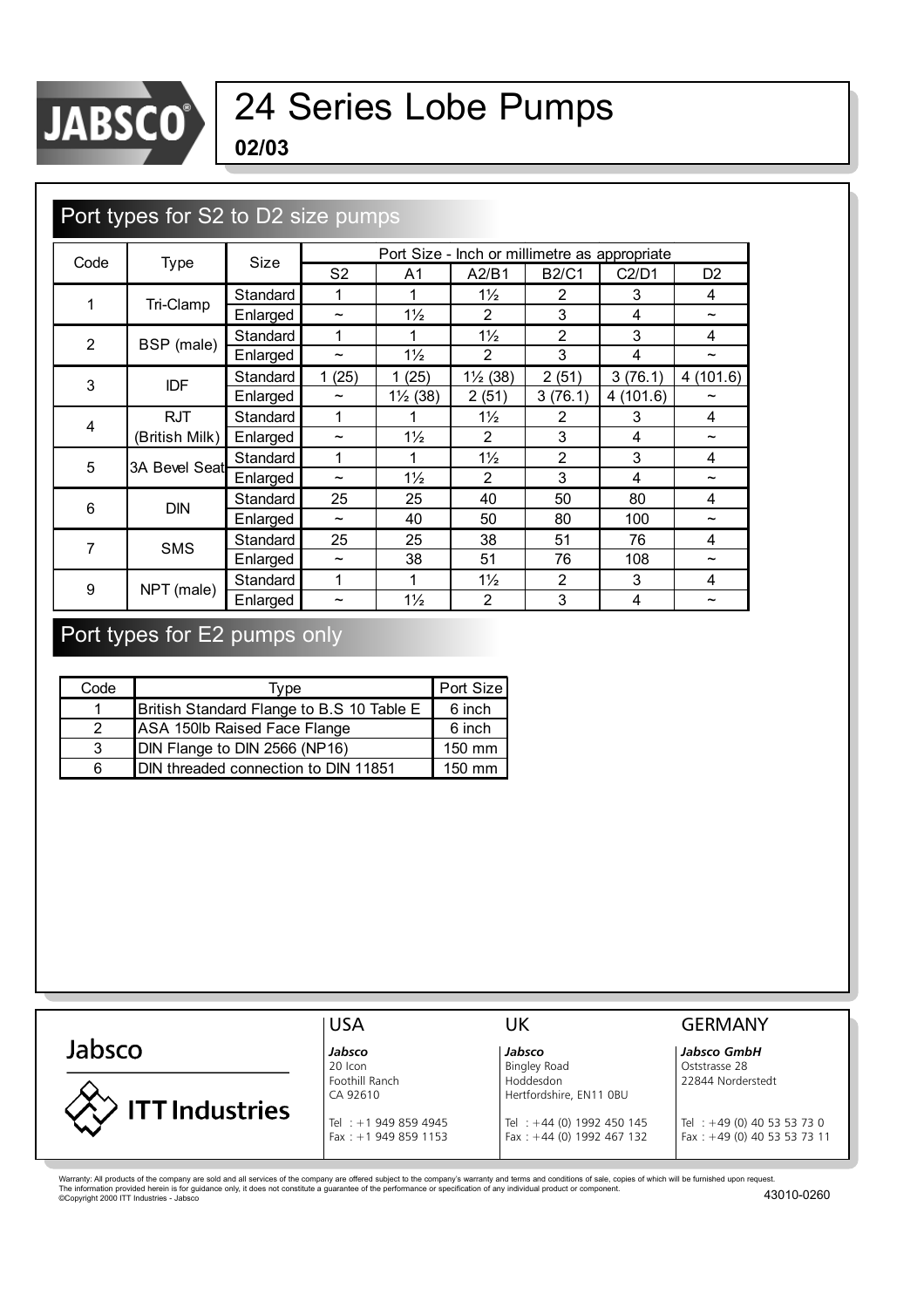

**02/03**

### **Temperature-Control Jackets (not E2)**

Pumps are available with 2 different types of Temperature Control Jackets. These allow hot water or steam to be piped to the pump to maintain product temperature in the pump or to heat the pump prior to starting. This is used to:

- Prevent product from degrading, separating or crystallising due to cooling in the pump.
- Protect the pump from the risk of starting up full of solidified product.
- Maintain product viscosity in the process to avoid excessive pressures.

Alternatively, cold liquid can be piped through the jacket to counteract heating of product within the pump. This is particularly useful for:

- Steam or hot water aseptic barrier applications where the barrier fluid will add heat to the process.
- Continuous re-circulation applications where the pumping action adds pressure energy to the liquid every time it passes through the pump.

#### **TYPES OF JACKET :-**

#### **End Cover Jacket :-**

Use for non critical products

#### **Pump Head Jackets :-**

Use for products where good temperature control is required

### End Cover Jacket **(Fig. 1)**

The jacket is manufactured from 316 grade stainless steel. It is fitted to the centre of the end cover and offers a low cost option for a moderate control of the pump head temperature. It can be used for products that are of a non-critical nature: i.e. have a wide temperature control band. The jacket does not give good penetration to the shaft seals, this can be accomplished by utilising a flushed seal with a suitable temperature controlled flushing media. Alternatively Pump Head Jackets can be utilised. The jacket liquid never comes into contact with the pumped product, so there is no risk of contamination. The S2 size pump utilises a different variation of end cover jacket. In this case a thicker end cover is used

and this cover is drilled through to allow a suitable temperature controlled medium to be passed through these channels.

Application limits are:

| Jacket Pressure: | 2 bar (30 psi). |
|------------------|-----------------|
| Temperature:     | 130°C (265°F).  |





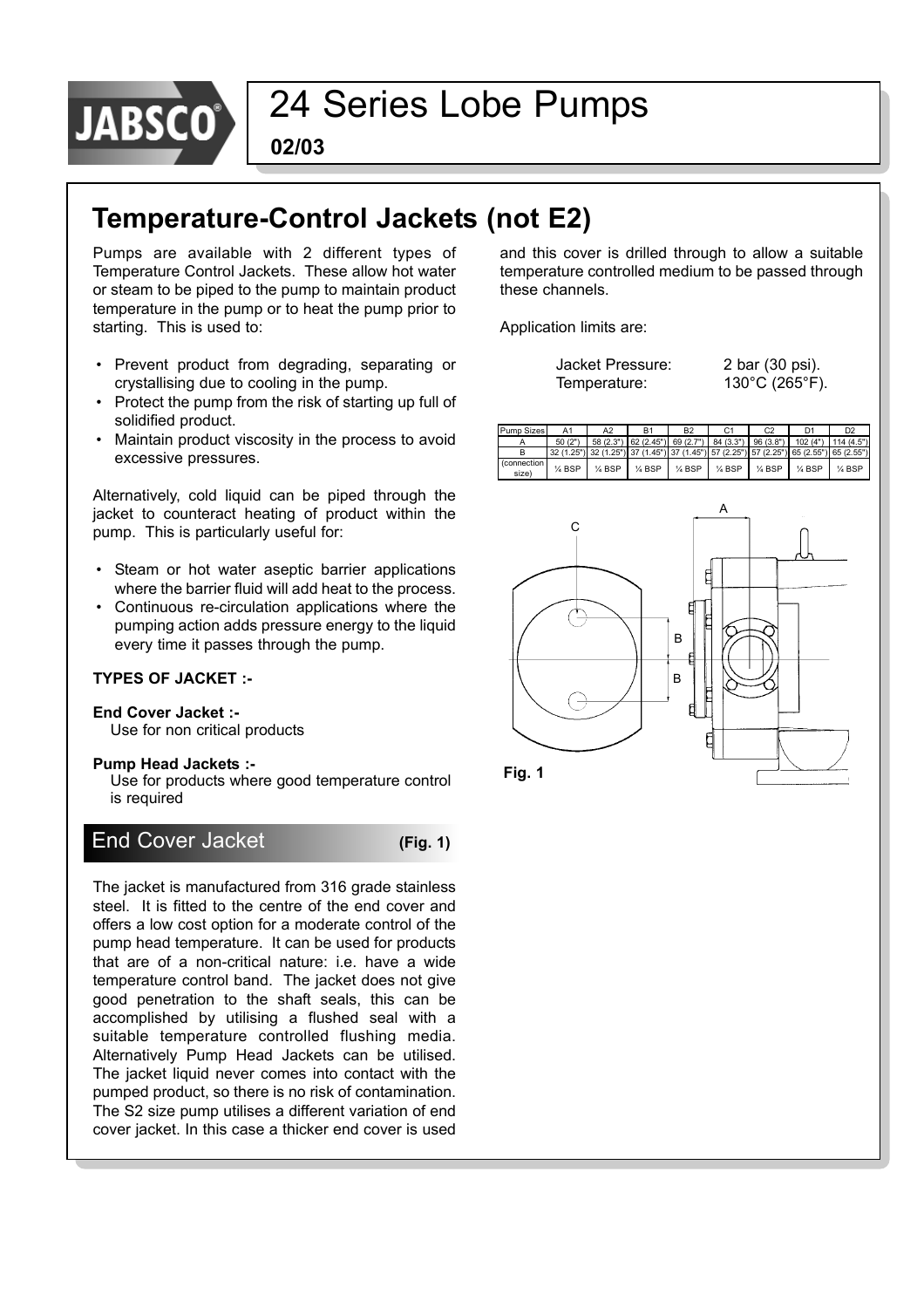

**02/03**

### Pump Head Jackets **(Fig. 2)**

These are fitted to the top and bottom of the end cover and sealed with Viton O-rings. They give good temperature control of the entire pump head. Temperature penetration is superior to conventional 'saddles' mounted on the top and the bottom of the rotor case because the temperature is absorbed directly into the rotor case and NOT into the bearing housing (bearing frame). This type of temperature control device can be used for products which require moderately tight control of temperature band. The shaft seal is also temperature controlled to a moderate degree. However, if superior temperature control is required then additional seal flushing with a suitable temperature controlled liquid should be used. The design of the Pump Head Jacket allows installation with an End Cover Relief Valve (if available).

In a similar way to the end cover jackets utilised on the S2 pump, the S2 pump also utilises pump head jackets which are not fitted to the end cover, but are drillings through the rear of the rotor case.

Material of Jacket 316 Stainless Steel Material of O-rings Viton Temperature 130°C (265°F) Pressure 2 bar (30psi)



| Pump Size                       | A1  | A2  | <b>B1</b>         | B <sub>2</sub>    | С1                | C2    |
|---------------------------------|-----|-----|-------------------|-------------------|-------------------|-------|
|                                 | 55  | 55  | 69                | 69                | 81                | 81    |
| R                               | 148 | 148 | 166.2             | 166.2             | 181.8             | 181.8 |
|                                 | 53  | 59  | 59                | 67.5              | 74.9              | 95.5  |
| Connection DI 1/4 BSP   1/4 BSP |     |     | $\frac{1}{4}$ BSP | $\frac{1}{4}$ BSP | $\frac{1}{4}$ BSP |       |

\* Not available on D & E size pumps

#### Installation Procedure

Pumps fitted with any type of jacket should be installed such that air pockets are avoided. This is best achieved by a) individual feed to the lowest point of each jacket, b) feed to the lowest jacket or connection from which feed into the highest jacket should be applied.

| Jabsco GmbH                                                |
|------------------------------------------------------------|
|                                                            |
| Bingley Road<br>Oststrasse 28                              |
| 22844 Norderstedt<br>Hoddesdon                             |
| Hertfordshire, EN11 OBU                                    |
| Tel : +49 (0) 40 53 53 73 0<br>Tel: +44 (0) 1992 450 145   |
| Fax: $+44$ (0) 1992 467 132<br>Fax: +49 (0) 40 53 53 73 11 |
|                                                            |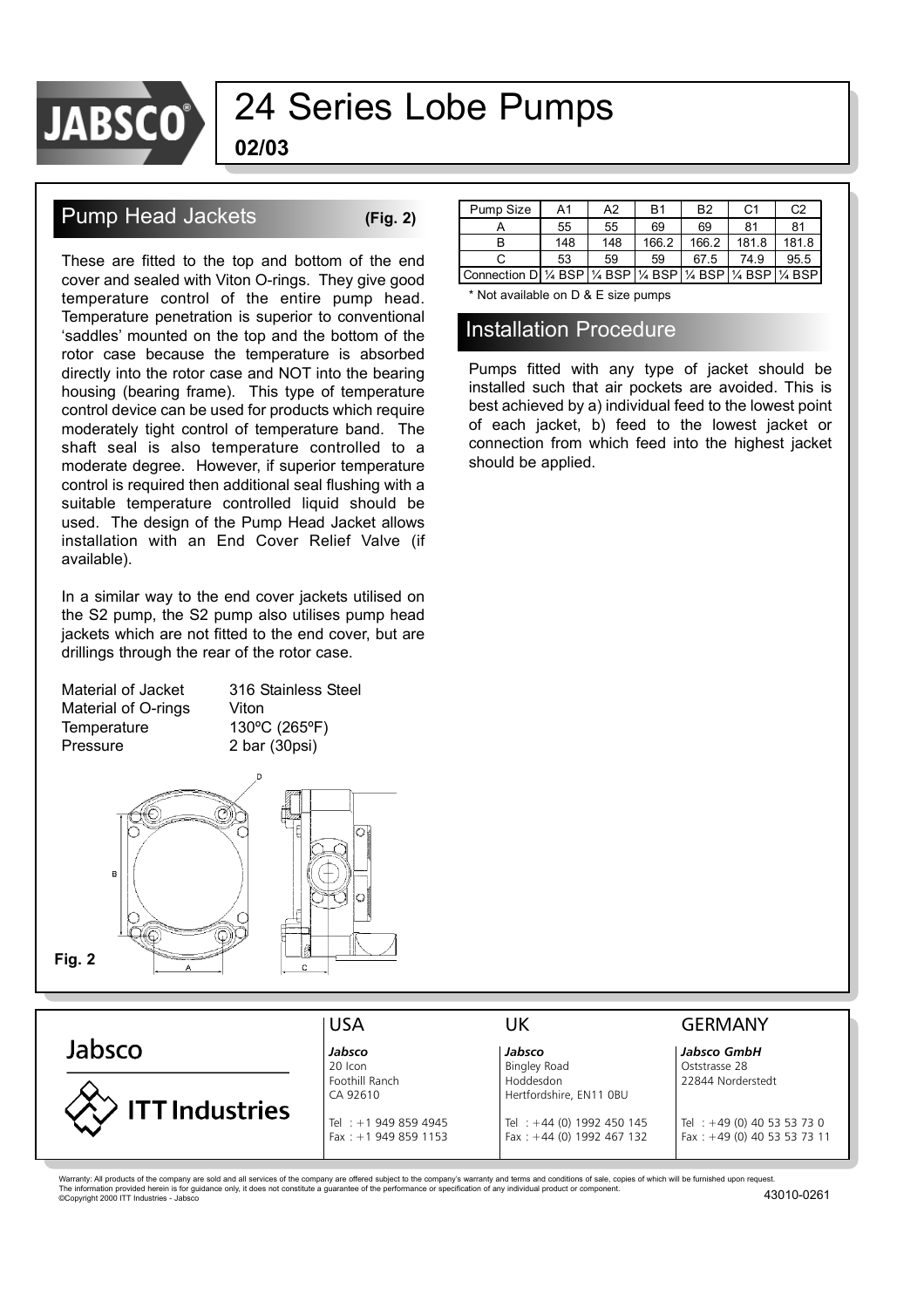

**02/03**

### **Surface Finishes**

24 Series pumps are available with three alternative finishes for all fluid-contact surfaces i.e. rotors, internal surfaces of rotor case and end cover, port bores.

| Finish        | Surface        | Approx grit | Ordering    |  |
|---------------|----------------|-------------|-------------|--|
|               | Roughness      | equivalent  | suffix code |  |
| Standard      | $0.8 \mu$ Ra   | 150         | none        |  |
| Machined      | (32 microinch) |             |             |  |
| Electropolish | $0.8 \mu$ Ra   | 180         |             |  |
|               | (32 microinch) |             |             |  |
| Mechanical    | $0.5 \mu$ Ra   | 240         | 7           |  |
| Polish        | (20 microinch) |             |             |  |

### Standard Finish

Product contact surfaces are machined to 0.8 micron Ra (32 micro inch). This conforms to the current requirements of US 3A Standard 02-09. This is accepted by many users as adequate for hygienic applications.

### Electropolish Option

Some users, particularly in the pharmaceutical industries, specify electropolish and although the measurable change on surface roughness after electropolishing is small, the effects are:-

- a) Rounding and smoothing of surface imperfections - thus reducing the ability of product to adhere to the surface or be damaged by the sharp protrusions on the surface.
- b) Cleaning and passivating the surface improves corrosion resistance and prevents the release of surface impurities into the product.

Components having product-contact surfaces are electropolished all over and therefore give improved external cleanability.

### Mechanical Polish Option

Users requiring the very highest standards of purity can specify mechanical polishing. All product contact surfaces are polished to a surface finish of 0.5 microns Ra, (equivalent to 20 microinches Ra and approximating to 240 grit finish) and then electropolished. The advantages of this are:-

- a) Improved cleanability. Due to the virtual elimination of crevices, even micro-biological particles cannot become trapped, i.e. "held up" on the surface during cleaning
- b) Less product damage. The removal of the small but sharp surface peaks left by machining operations reduces damage, particularly to cellular products

All product contact surfaces are polished with silicon carbide abrasive. The last grit utilised is 240 grit or finer and results in a surface roughness of 0.5 micron Ra. The polishing process is controlled to remove the minimum amount of material from the component surfaces consistent with achieving the above requirements. Surface contours are maintained and square corners are not rounded thus minimising loss of pump performance. Following mechanical polishing, components are electropolished on all surfaces.

Users should be aware that, although polishing improves the flow through valves, pipes, etc. it reduces the output from a positive-displacement pump when pumping low-viscosity liquids. Polishing increases slippage so the pump needs to be run faster to compensate. This may be undesirable as it can result in greater shear stress and greater shear damage to the liquid. It is possible that the additional shear damage to delicate liquids resulting from the extra slippage can outweigh the benefits of polishing. Also, an unnecessarily large pump may be needed to compensate for the loss of output.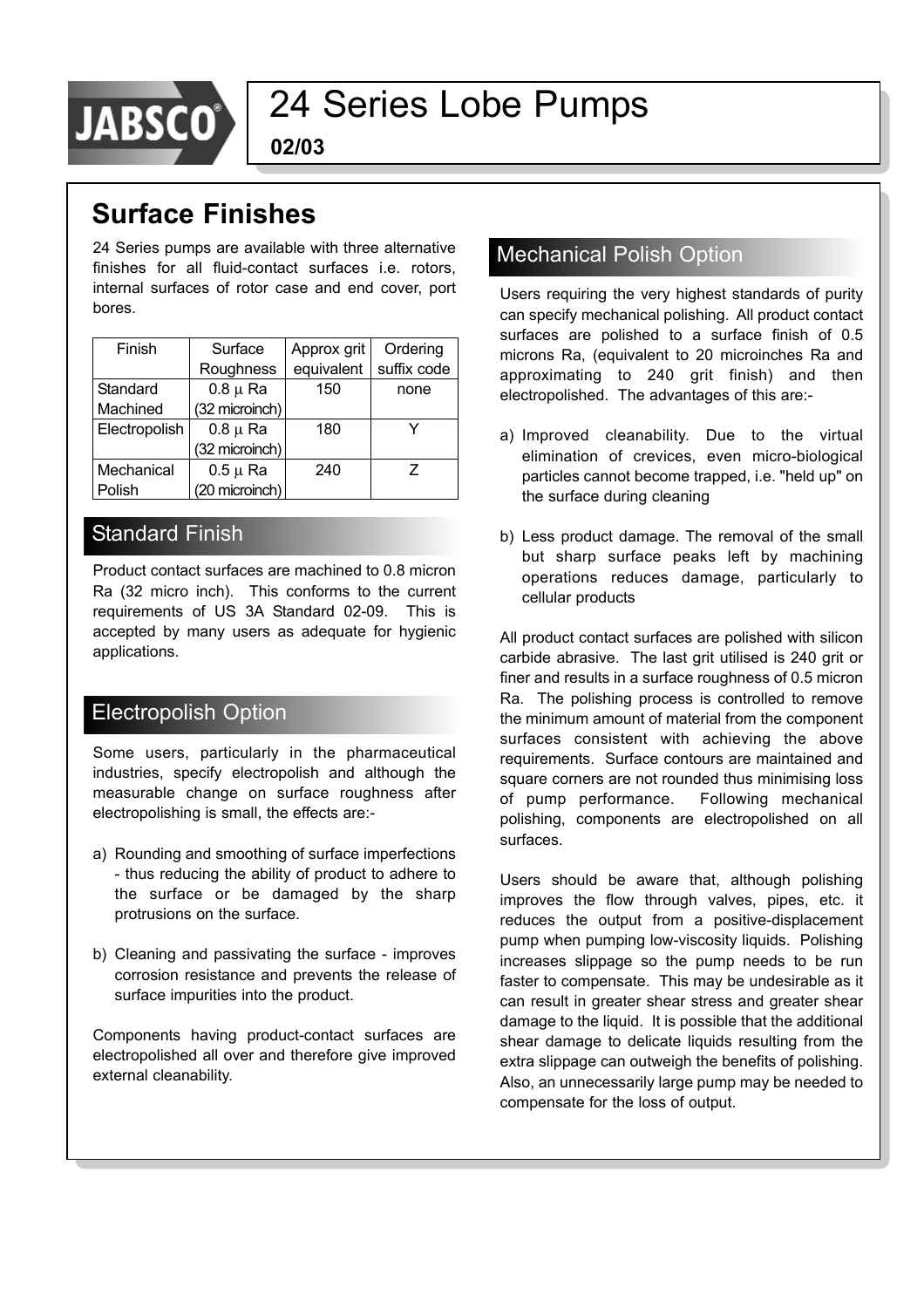

#### USA UK GERMANY Jabsco *Jabsco Jabsco Jabsco GmbH* 20 Icon **Bingley Road** Bingley Road **Bingley Road** Bingley Road **Contains Act 28** Foothill Ranch **Hoddesdon** Hoddesdon 22844 Norderstedt CA 92610 Hertfordshire, EN11 0BU **ITT Industries** Tel : +1 949 859 4945 Tel : +44 (0) 1992 450 145 Tel : +49 (0) 40 53 53 73 0<br>Fax : +1 949 859 1153 Fax : +44 (0) 1992 467 132 Fax : +49 (0) 40 53 53 73 11 Fax : +49 (0) 40 53 53 73 11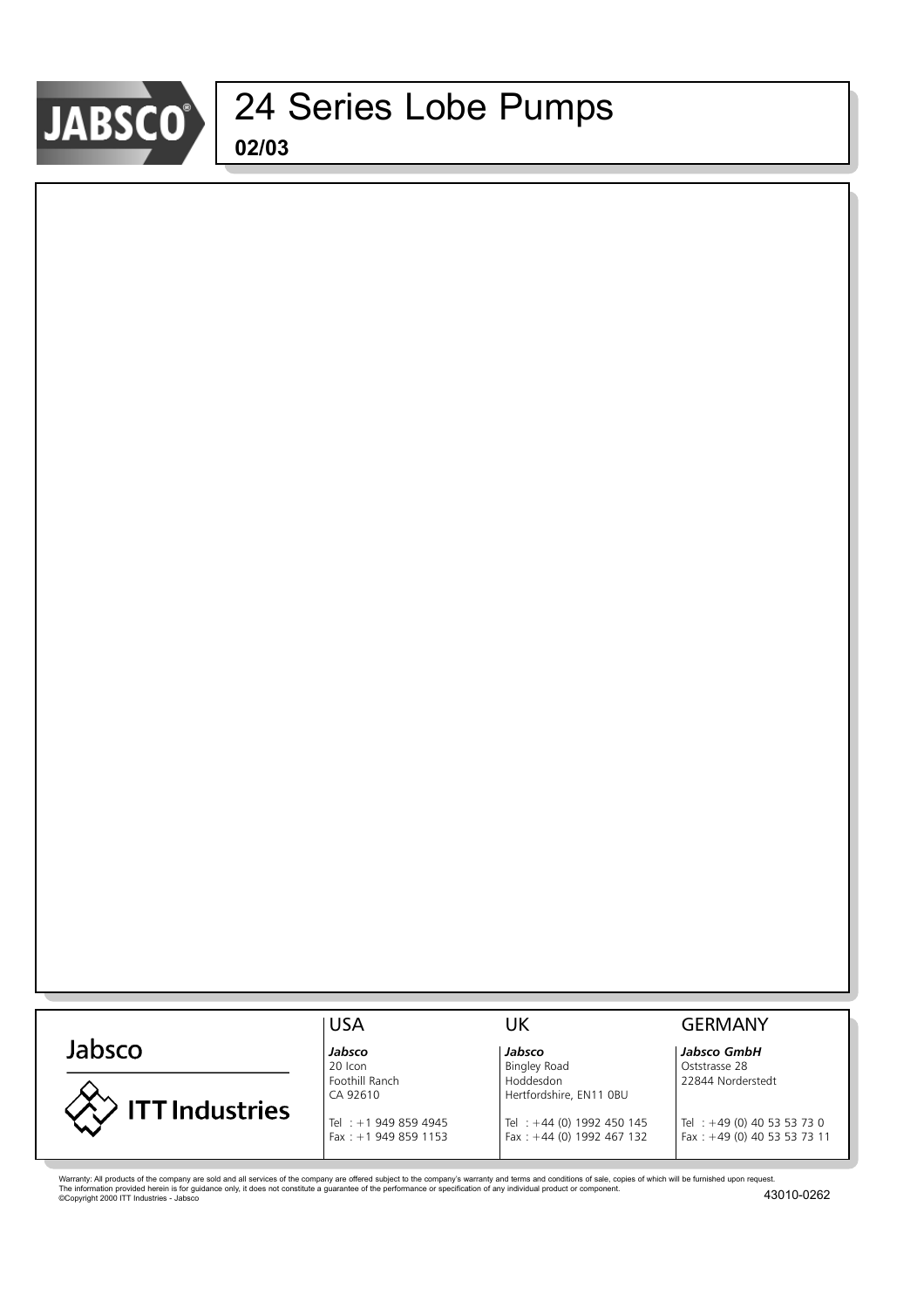

**02/03**

### **Manual Cleaning (COP) & Cleaning In Place (CIP)**

#### Cleaning of Process Equipment

In many applications, not only in the hygienic industries (food, pharmaceutical etc) but also in chemical and industrial duties, fast and effective cleaning is important. Living contaminants such as bacteria and other organisms must not be introduced or allowed to multiply and all traces of fluid must be removed at the end of a batch, process or at product changeover to prevent any intermixing.

### How Clean Is Clean ?

In order to clean a pump or other piece of 'closed' equipment, it must either be dismantled (manual cleaning or Clean Out of Place - COP), or cleaned in place (CIP) as part of the procedure for cleaning the entire process. The higher the standard required, the more sophisticated the cleaning process. The standard (level) of cleaning required depends on the needs of the process. There are four generally recognised levels:

| Level        | User's<br>Requirement                                                                                          | Level of<br>Cleaning                                                                                                                          |
|--------------|----------------------------------------------------------------------------------------------------------------|-----------------------------------------------------------------------------------------------------------------------------------------------|
|              | To prevent intermixing of, for<br>example, paints, dyes, inert<br>chemicals at product change-over.            | Visually Clean. Manual cleaning or<br>simple CIP                                                                                              |
| $\mathbf{2}$ | Food processes for ingredients,<br>pre-pasteurisation, stable foods<br>and short storage life.                 | Hygienic, with small but<br>acceptable levels of bacteria<br>remaining. Rigourous manual<br>cleaning, or ordinary CIP.                        |
| 3            | After pasteurisation, medicines,<br>unstable and long shelf-life foods,<br>multi-product chemicals facilities. | Semi (pseudo) sterile. No or<br>almost no micro-organisms<br>remaining in the pump. Can only<br>be achieved with CIP.                         |
| 4            | Sterile pharmaceuticals<br>manufacture, bio-technology.                                                        | Truly sterile. Absolutely no living<br>organisms remaining in the pump,<br>guaranteed every time. CIP<br>followed by SIP (sterilise in place) |

### Cleaning Systems

The type of cleaning system used depends partly on the level of cleaning required but also on what is to be removed. Cleaning, whether mechanical or CIP, depends on a combination of:

|                        | Chemical Reaction Detergents, acid, alkalis |
|------------------------|---------------------------------------------|
| <b>Scouring Action</b> | Turbulant flow, scrubbing                   |
| <b>Heat</b>            | Hot water                                   |
| <b>Time</b>            | Residence time for cleaning                 |
|                        | liquids in contact                          |

Organic materials such as oils, fats, proteins need a different system to inorganic materials such as mineral salts. Detergent manufacturers can give advice on the correct use of chemicals and temperature. CIP usually needs a velocity of 1.5 m/sec (5 ft/sec) through the pipeline to achieve the turbulent flow required.

### Choice Of Cleaning Processes

Manual cleaning has the advantage that no special pipework and CIP equipment (tank, heater etc) are needed. But CIP is becoming much more common as there are many advantages of CIP over manual cleaning. The 24 Series range of pumps is designed for manual cleaning and will also achieve Levels 1 & 2 of CIP (see chart opposite).

### Procedure For Manual Cleaning (COP)

See Installation, Operating and Maintenance Manual for procedures to dismantle and re-assemble fluid contact parts. 24 Series pumps are designed to be stripped easily for cleaning manually.

Take care not to scratch or damage pump parts especially seal faces. Do not use steel abrasive wool or brushes on fluid wetted surfaces as particles may become embedded in the surface and cause corrosion.

Use suitable cleaning agents in accordance with their manufacturer's instructions regarding temperatures, dilutions, skin contact precautions and other safety information. Thoroughly clean all fluid contact surfaces and rinse as required. As a minimum it will be necessary to remove the end cover and rotors and stationary seal faces. It should not be necessary to remove the seal rotating seats from the rotors during routine cleaning.